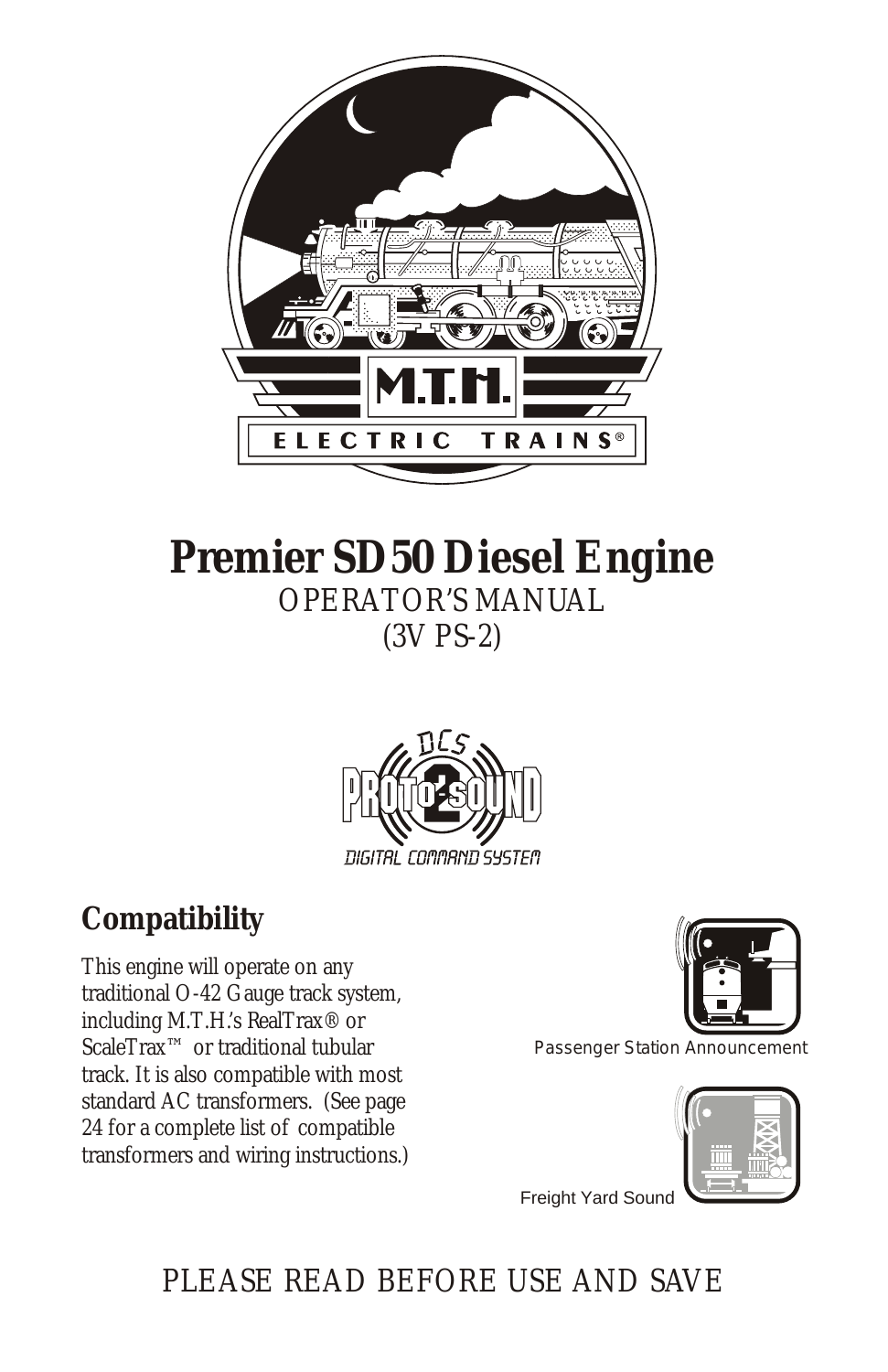### **Table of Contents**

|                                                                      | 3                       |
|----------------------------------------------------------------------|-------------------------|
|                                                                      | $\boldsymbol{3}$        |
|                                                                      | 3                       |
|                                                                      | $\overline{\mathbf{4}}$ |
| Configuring Locomotive for 2-Rail or 3-Rail Operation                | $\overline{5}$          |
|                                                                      | $\overline{7}$          |
|                                                                      | $\overline{7}$          |
|                                                                      | 8                       |
|                                                                      |                         |
| Activating Proto-Sound 2.0 Conventional Mode Features                | 9                       |
| Freight Yard Sounds (FYS)/Passenger Station Announcements (PSA) 9    |                         |
|                                                                      |                         |
|                                                                      |                         |
|                                                                      |                         |
|                                                                      |                         |
|                                                                      |                         |
| Maintenance                                                          |                         |
|                                                                      |                         |
|                                                                      |                         |
|                                                                      |                         |
|                                                                      |                         |
|                                                                      |                         |
|                                                                      |                         |
|                                                                      |                         |
| Additional Features Accessible with the DCS Remote Control System 22 |                         |
|                                                                      |                         |
|                                                                      |                         |
|                                                                      |                         |
|                                                                      |                         |

**CAUTION: ELECTRICALLY OPERATED PRODUCT: Not recommended for children under 10 years of age. M.T.H. recommends adult supervision with children ages 10 - 16. As with all electric products, precautions should be observed during handling and use to reduce the risk of electric shock.**

**WARNING:** When using electrical products, basic safety precautions should be observed, including the following: Read this manual thoroughly before using this device.

<sup>l</sup> M.T.H. recommends that all users and persons supervising use examine the hobby transformer and other electronic equipment periodically for conditions that may result in the risk of fire, electric shock, or injury to persons, such as damage to the primary cord, plug blades, housing, output jacks or other parts. In the event such conditions exist, the train set should not be used until properly repaired.

<sup>l</sup> Do not operate your layout unattended. Obstructed accessories or stalled trains may overheat, resulting in damage to your layout.

<sup>l</sup> This train set is intended for indoor use. Do not use if water is present. Serious injury or fatality may result. <sup>l</sup> Do not operate the hobby transformer with damaged cord, plug, switches, buttons or case.

This product may be protected by one or more of the following patents: 6,019,289; 6,280,278; 6,281,606; 6,291,263; 6,457,681; 6,491,263; 6,604,641; 6,619,594; 6,624,537; 6,655,640.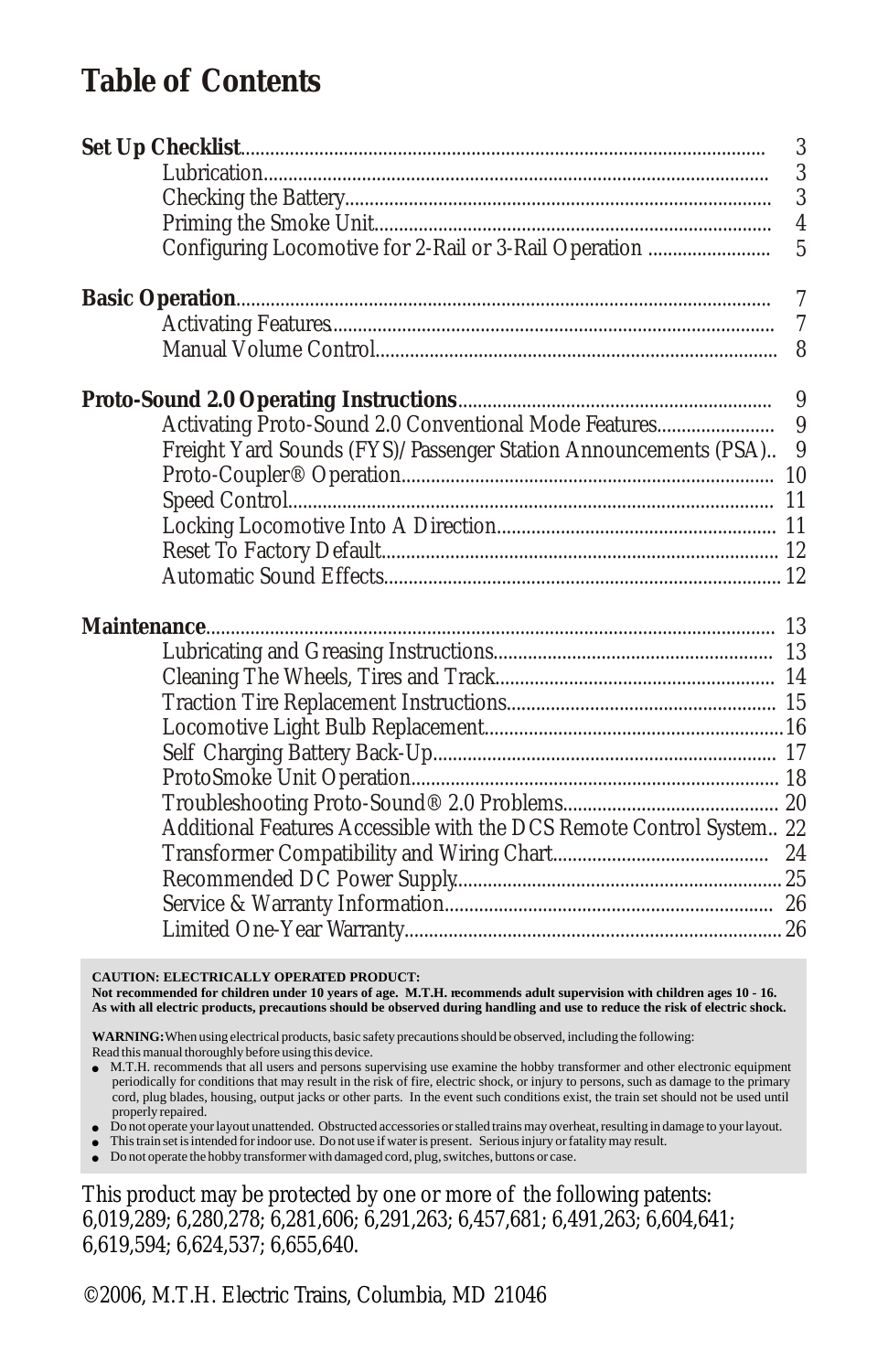# **Set Up Checklist**

- Lubricate the locomotive
- Check to see whether the battery needs to be charged for full sound effects
- Prime the smoke unit
- Apply power to run as described in the Basic Operating Section of this manual

## **Lubrication**

You should lubricate the engine to prevent it from squeaking. Use light household oil and follow the lubrication points marked "L" in Fig. 1. Do not over-oil. Use only a drop or two on each pivot point.





Figure 1. Lubrication Points on the Locomotive

## **Checking the Battery**

You may find, if your locomotive was built several months before you set it up, that the rechargeable battery has run down and needs to be charged before operating. If you notice that the sounds are garbled, test and charge the engine as described in the "Self-Charging Battery Back-Up" on page 17.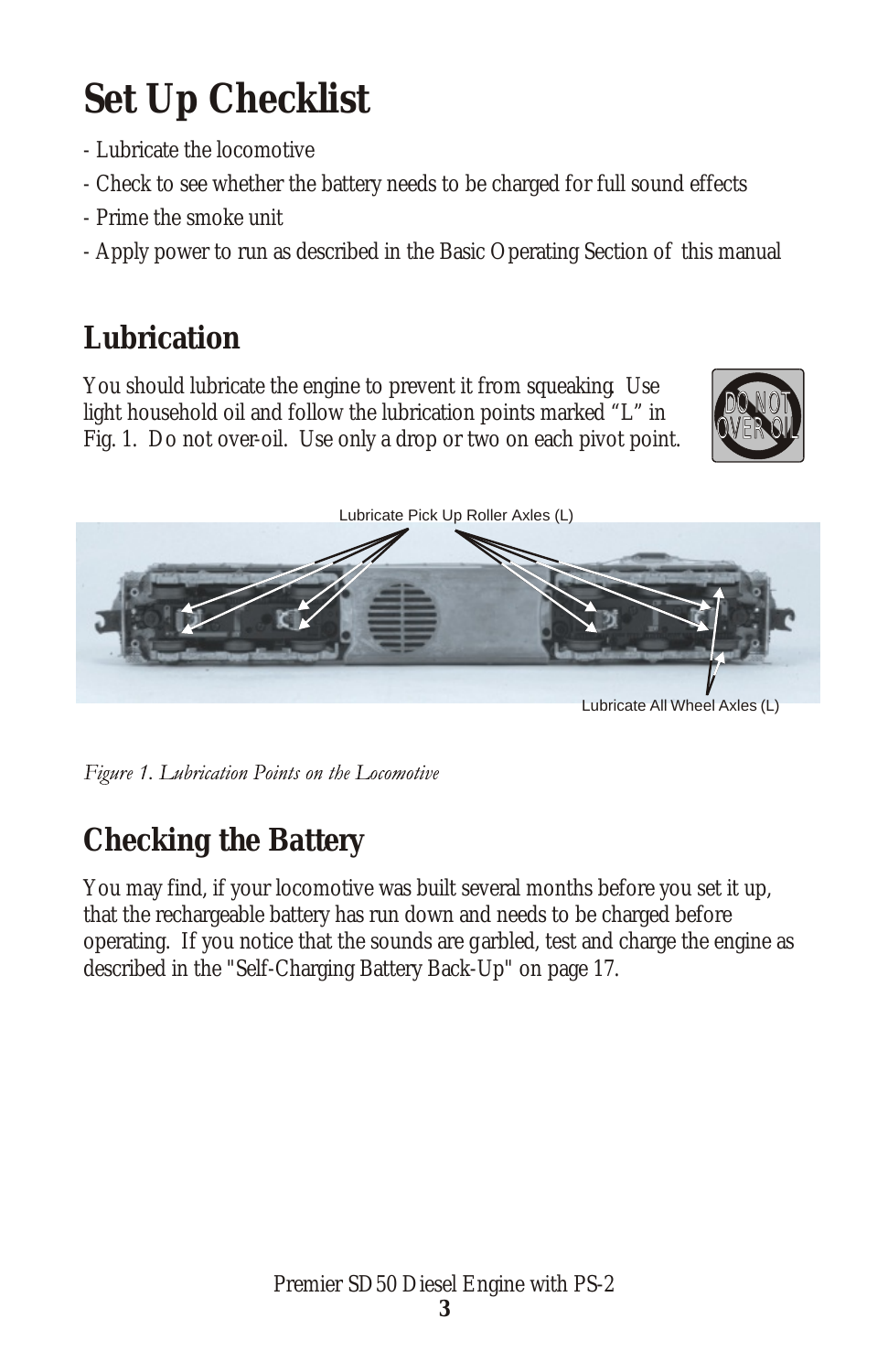## **Priming the Smoke Unit**

When preparing to run this engine, add 15-20 drops of smoke fluid through the smokestack (see Figure 2). We recommend M.T.H. ProtoSmoke, Seuthe, LGB, or LVTS fluids. Do not overfill the unit or the fluid may leak out and coat the interior engine components.

If you choose not to add smoke fluid (or have already added fluid but choose to run smoke-free), turn off the smoke unit by turning the smoke unit control to the "OFF" position, fully Counter Clockwise position. **Failure either to add fluid to the smoke unit or to turn it off may damage the smoke unit heating element and/or wicking material.**



Figure 2. Adding Smoke Fluid





To access smoke unit control and other controls, please remove fan housing assembly. The fan housing assembly is held in place with magnets. To remove just simply pry the assembly loose.

Figure 3. Smoke Unit Control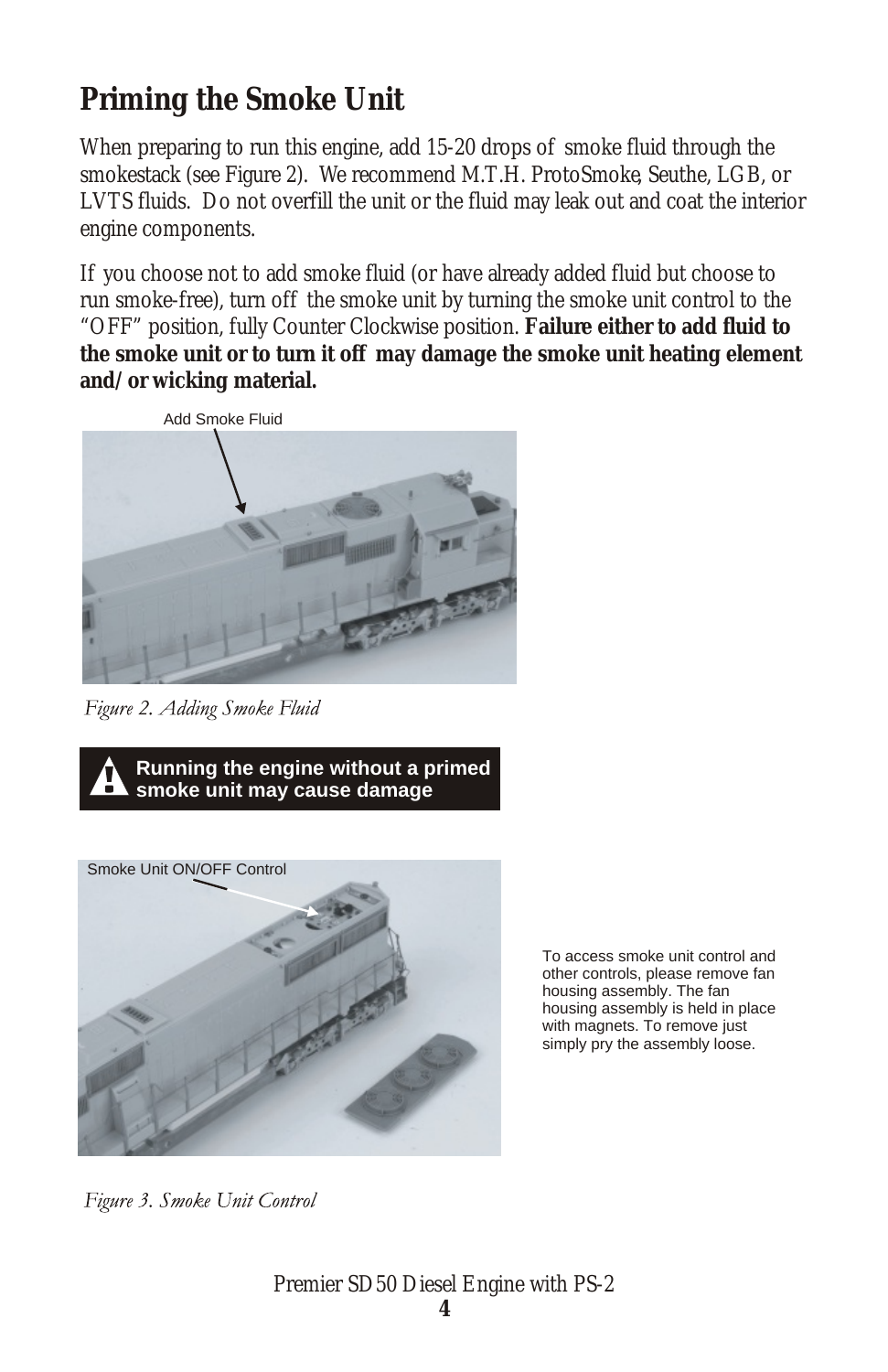# **Configuring Locomotive for 2-Rail or 3-Rail Operation**

Your locomotive can be configured to operate on 2-Rail or 3-Rail track. From the factory the locomotive is configured to operate on 3-Rail Track. To configure the locomotive for 2-Rail track operation, please do the following:

- 1. Remove the center rail pickup roller assemblies
- 2. Change the power input from 3-Rail to 2-Rail as seen in figure 4A.



Figure 4 A.



Figure 4 B.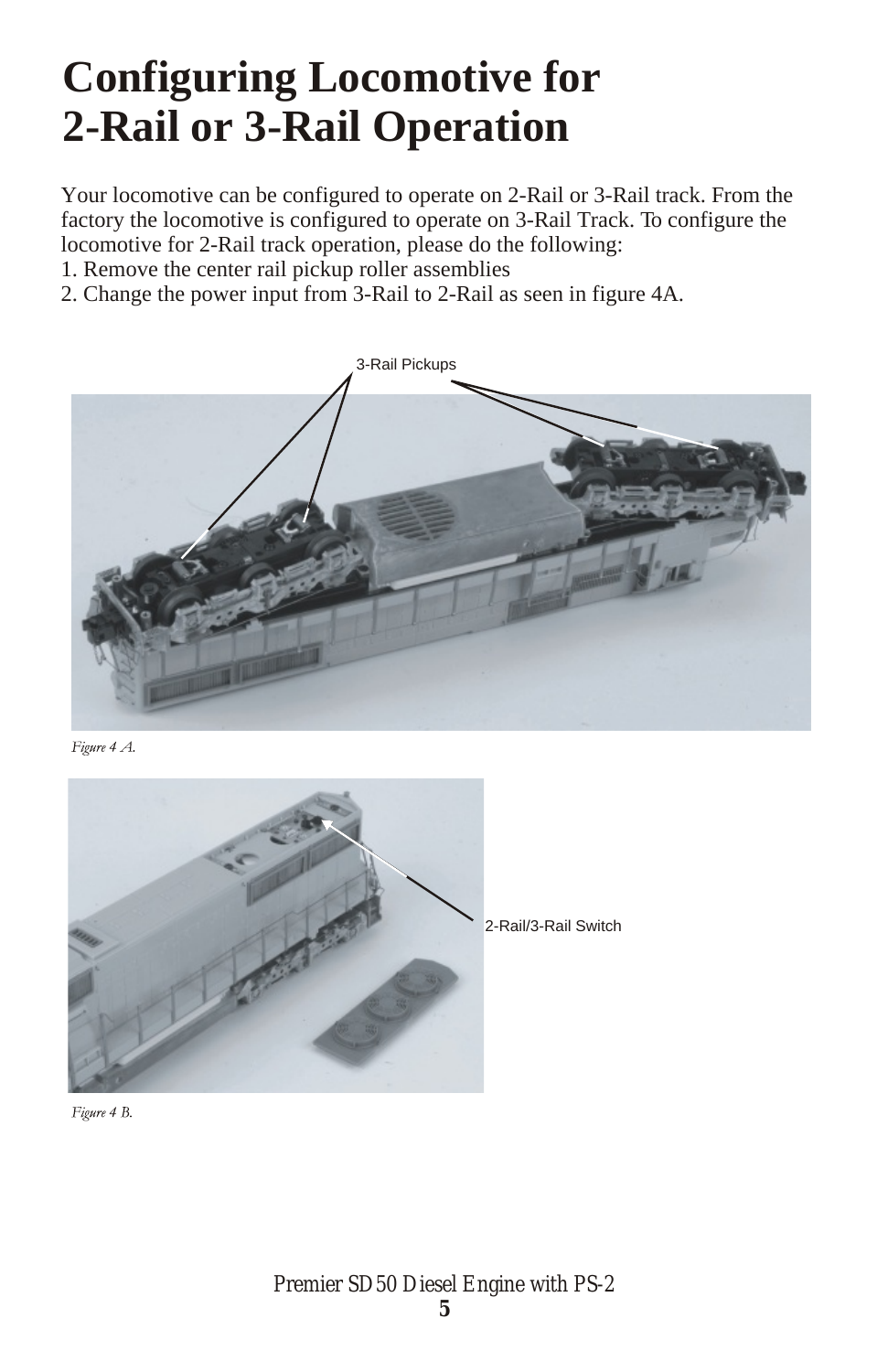## **Ensuring Proper Power to Track Polarity**

For 2-rail DCS operation, it is important that the polarity from the transformer to the engine is properly configured. Correct polarity can be accomplished by ensuring that the wiring from the TIU to the track and orientation of the locomotive when sitting on the track follows the illustration in Figure 3.



Figure 5: Proper 2-Rail polarity wiring and locomotive orientation

## **Changing Track Polarity Inside the Locomotive**

Failing to properly configure the polarity for 2-rail operations will result in the locomotive starting in reverse instead of forward or not receiving the DCS signal. Should this occur, it is not necessary to swap the wires from the transformer to the track or reverse the locomotive's orientation on the track itself. Instead, simply slide the polarity switch located under the fan housing as shown in Figure 6.



DCS Polarity Switch

Figure 6: Changing the polarity with the locomotive polarity switch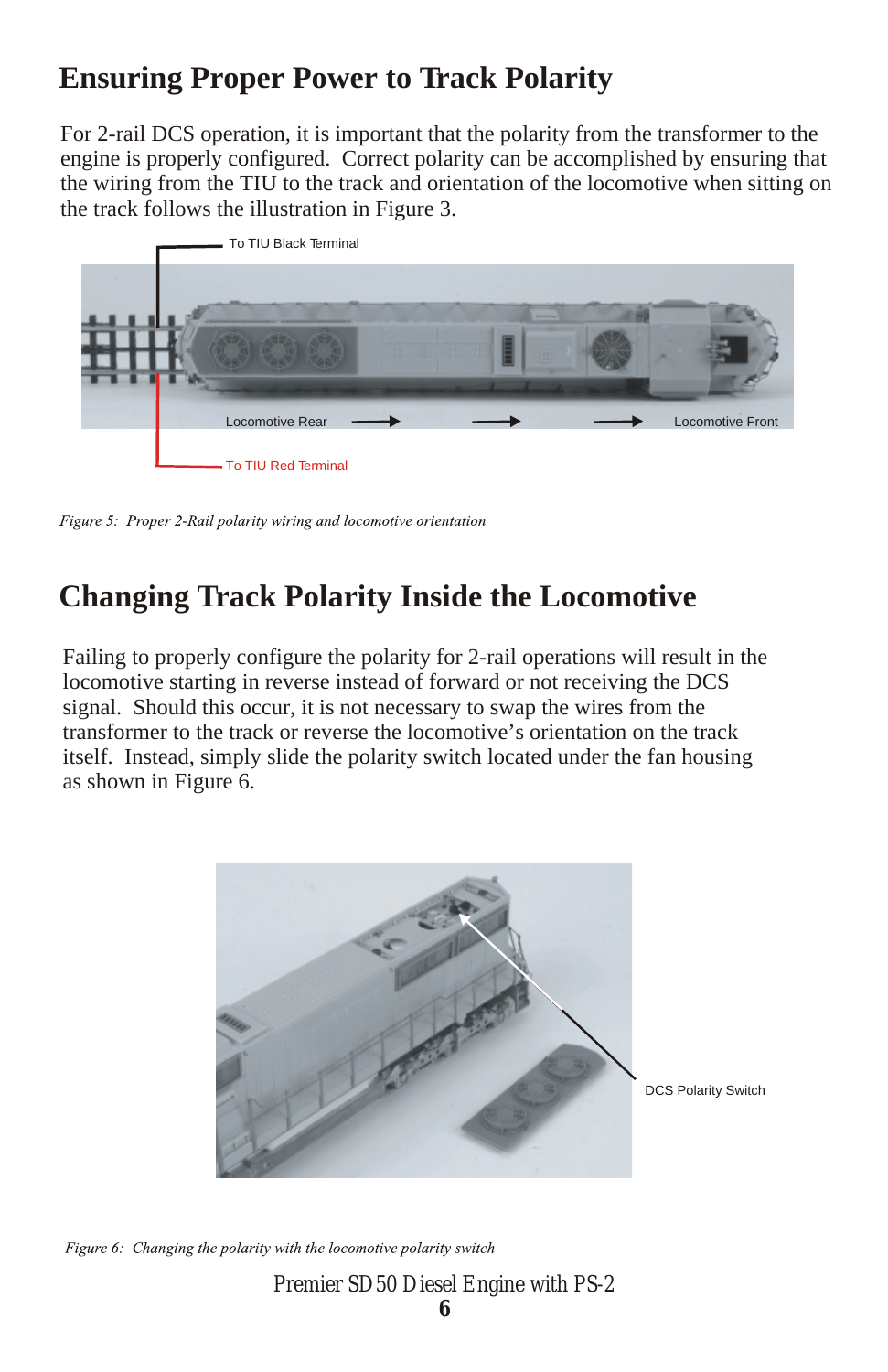# **Basic Operation**

The Throttle knob controls how fast your train will travel. Turn the throttle knob up ½-way, until the engine and caboose lights shine bright. Put the engine into motion by pressing the Direction button on your transformer once. (hold it for approximately 1 second)

If the engine does not begin to move as soon as you firmly press the Direction button, you may not have sent enough voltage to the track to make the train move. Turn the throttle up a bit higher until the train begins to move.

## **Activating Features**

**Throttle** - To increase or decrease track voltage, and therefore train speed, turn the throttle control knob. Turning clockwise will increase voltage and speed, while turning counterclockwise will decrease voltage and speed. The engine will maintain the speed you set after you release the throttle until you turn it again to change the voltage and speed.

**Bell** - To sound the bell, in an engine equipped with a bell firmly press and release the Bell button. To turn the bell off, press and release the Bell button again. The bell will continue to ring from the time you turn it on until you press and release the button again to turn it off.

**Horn/Whistle** - To sound the whistle, firmly press the Horn/Whistle button. The whistle will sound for as long as you continue to depress the button. It will stop when you release the button.

**Direction** - Your train is programmed to start in neutral. The train will always cycle neutral-forward-neutral-reverse with each press and release of the direction button. The engine is programmed to restart in neutral each time the track voltage is turned off for 25 seconds or more.

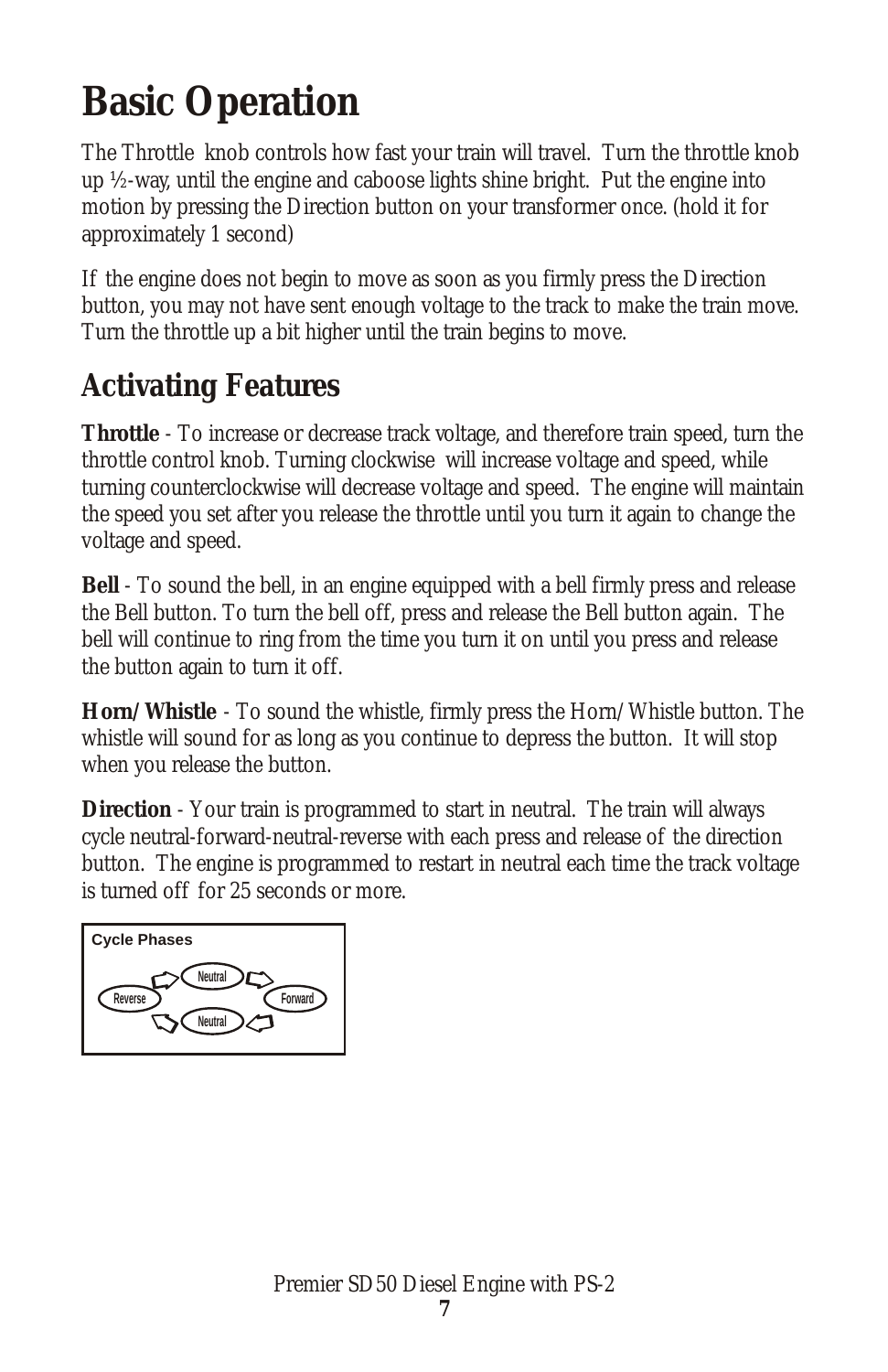## **Manual Volume Control**

To adjust the volume of all sounds made by this engine, turn the master volume control knob located under the fan housings clockwise to increase the volume and counter-clockwise to decrease the volume.



Figure 7. Manual Volume Adjustment Knob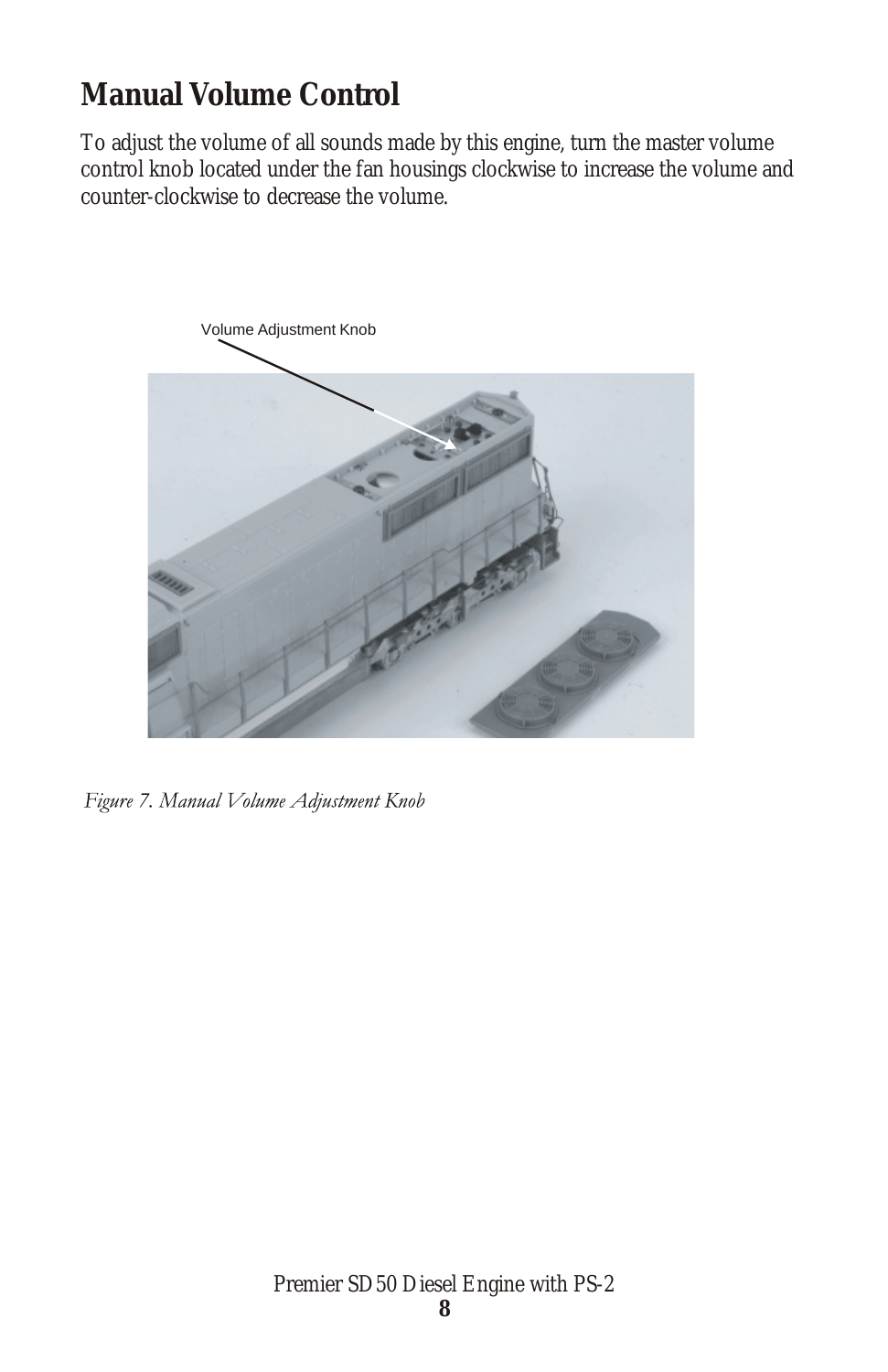## **Proto-Sound 2.0 Operating Instructions**This

manual contains the operating instructions for Proto-Sound 2.0 in conventional mode only. Instructions for accessing DCS command mode features accompany the DCS Remote Control System equipment.

### **Activating Proto-Sound 2.0 Conventional Mode Features**

Proto-Sound 2.0 features are activated by sequences of Bell and Horn button pushes described below. Please read the full descriptions of each feature before using it. To use these buttons to activate features rather than to blow the horn or ring the bell, you should tap the buttons very quickly with a ½-second pause between button presses. You may need to practice your timing to make this work smoothly.

| <b>Timing Chart</b>             |                    |         |                    |         |  |
|---------------------------------|--------------------|---------|--------------------|---------|--|
| Press                           | $\frac{1}{2}$ Sec. | Press   | $\frac{1}{2}$ Sec. | Press   |  |
| Horn                            | Pause              | Bell    | Pause              | Bell    |  |
| Short &                         |                    | Short & |                    | Short & |  |
| Firm                            |                    | Firm    |                    | Firm    |  |
| Total Time Lapse: 1 1/2 Seconds |                    |         |                    |         |  |

| <b>Feature to Be Activated:</b>  | <b>Button Code:</b>                         |
|----------------------------------|---------------------------------------------|
| <b>Freight Yard Sounds</b>       | 1 Bell, 2 Whistle/Horn                      |
| Fire the Rear Coupler            | 1 Bell, 3 Whistle/Horn                      |
| Fire the Front Coupler           | 1 Bell, 4 Whistle/Horn                      |
| Speed Control On/Off             | 1 Whistle/Horn, 2 Bells (From Neutral Only) |
| Lock into a Direction/Unlock     | 1 Whistle/Horn, 3 Bells                     |
| <b>Reset to Factory Defaults</b> | 1 Whistle/Horn, 5 Bells (From Neutral Only) |

### **Freight Yard Sounds (FYS) or**

#### **Passenger Station Announcements (PSA):**

Your engine is equipped with a sound package of either freight yard or passenger station sounds that you can play. **Each sequence described below will play as long as it is left on, randomly generating sounds, but be sure to allow approximately 30 seconds between the button pushes described below to allow the FYS/PSA sufficient time to run through each sequence.**

- ! To cue the sound system to play the FYS/PSA, quickly but firmly tap the Bell button once followed by 2 quick taps of the Horn/Whistle button while the engine is moving. Tap the buttons quickly but allow approximately ½ second between each press.
- ! Press the Direction button once to stop the engine. This will trigger the first sequence of FYS/PSA. The reverse unit is temporarily disabled so that the train will not move as you use the Direction button to trigger the sounds, and Proto-Sound 2.0 has disabled operator control over the Horn/Whistle and Bell buttons until the full FYS/PSA sequence is complete.
- After waiting about 30 seconds for that sequence to run, press the Direction button again to trigger the second sequence of FYS/PSA.
- After about 30 seconds, press the Direction button again to trigger the third FYS/PSA sequence.
- Again, after allowing about 30 seconds for that sequence to run, press the Direction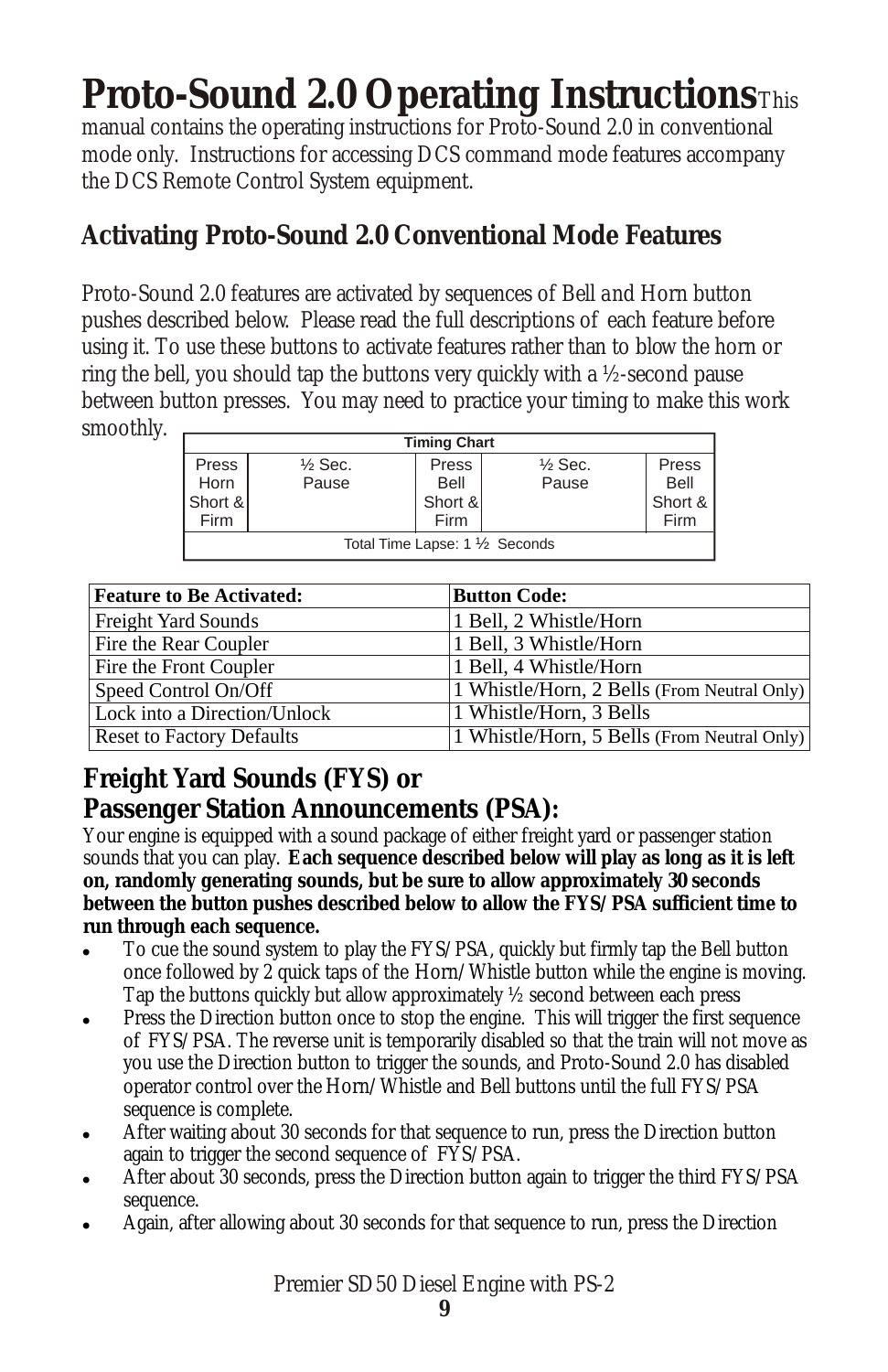! FYS/PSA will continue, and within a few seconds, the engine will start and move out on its own at the current throttle setting, in the same direction it was traveling when you began the sequence. Once the bell turns off, the operator regains control of the transformer's Bell and Horn/Whistle buttons and can ring the bell or blow the horn/whistle as usual.



#### **Tips on Using FYS/PSA**

- You can terminate FYS/PSA at any time by turning off power to the track for 15 seconds.
- You do not have to be in Forward to use FYS/PSA. At the conclusion of the full sequence, the train will pull away from the station in whatever direction you were going when you activated the feature.
- ! You can use FYS/PSA even if you are double-heading with another engine. If the second engine is not equipped with Proto-Sound 2.0, you must remember not to leave the throttle at a high voltage level once you have stopped the engine to run the FYS/PSA. Otherwise, the engine without FYS/PSA will begin vibrating on the track as its motors strain to move the train, since they cannot be automatically disabled during the FYS/PSA cycle (or if an original Proto-Sound engine, FYS/PSA are triggered differently and that engine's motor-disable feature will not be active when you run FYS/PSA in Proto-Sound 2.0).
- FYS/PSA can be triggered from Neutral. It will operate the same as if triggered while in motion except that, at the conclusion of the FYS/PSA, the engine will depart in the next direction of travel, as opposed to the direction it was traveling before entering Neutral.

### **® Proto-Coupler Operation**

This locomotive is equipped with one or more coil-wound Proto-Couplers for remote uncoupling action. Because Proto-Couplers are controlled through the Proto-Sound 2.0 microprocessor, they do not require an uncoupling track section or modification to your layout to function. You can fire a coupler from neutral or while in motion. Use the code shown below (and in the chart on page 7) to fire the coupler(s).

**Rear Coupler:**

To fire the rear coupler, quickly tap the Bell button once followed by three quick taps of the Horn/Whistle button, allowing approximately ½ second to lapse between each quick button press. The sound of the liftbar and air line depletion will play, and the knuckle will be released.

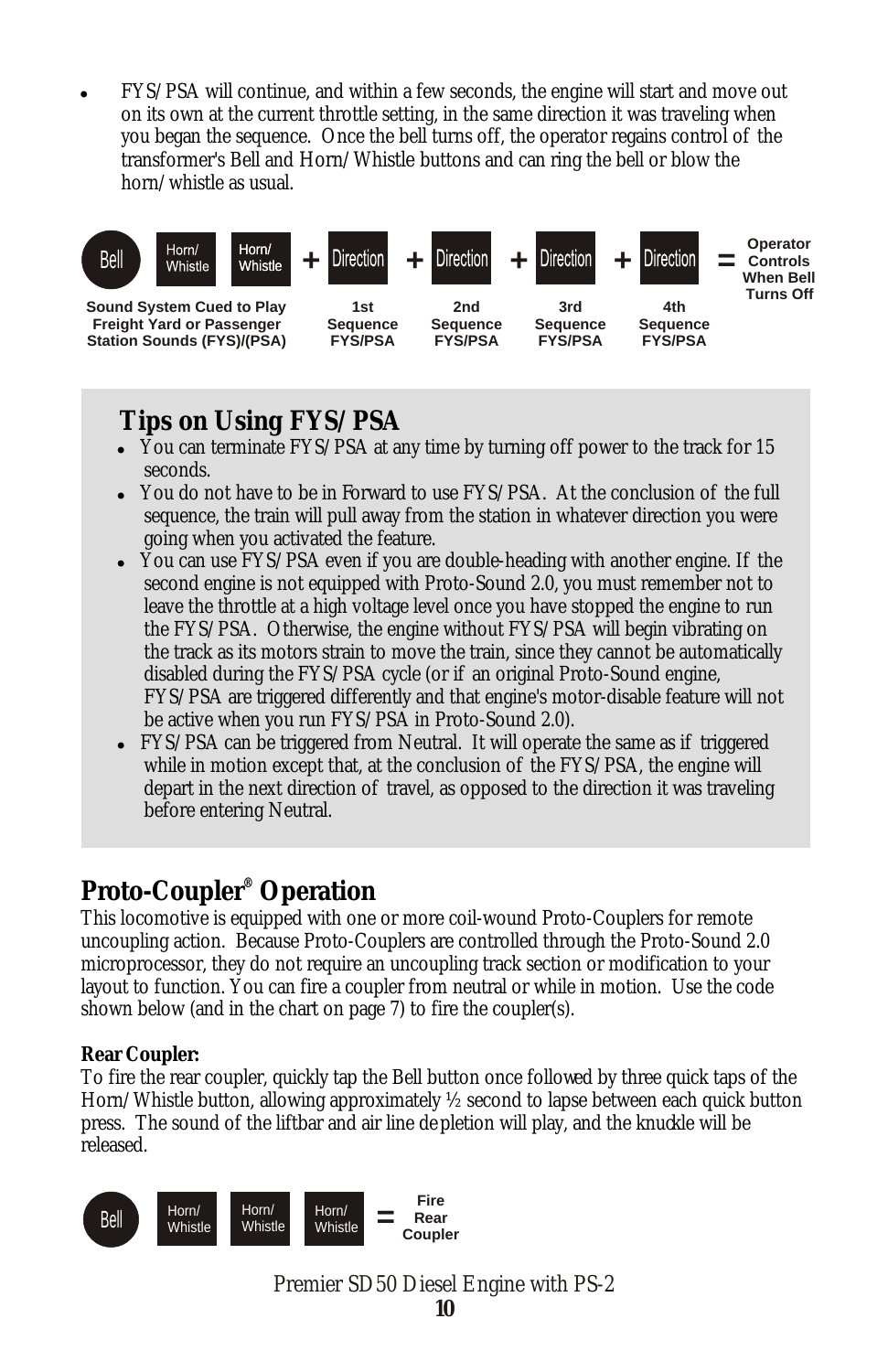**Front Coupler:**

To fire the front coupler (if your engine has one), quickly tap the Bell button once followed by four quick taps of the Horn/Whistle button, allowing approximately ½ second to lapse between each quick button press. The sound of the liftbar and air line depletion will play, and the knuckle will be released.



**Speed Control:** 

M.T.H. engines equipped with Proto-Sound 2.0 have speed control capabilities that allow the engine to maintain a constant speed up and down grades and around curves, much like an automobile cruise control. You can add or drop cars on the run, and the engine will maintain the speed you set.

While the engine is programmed to start with the speed control feature activated, you can opt to turn it off. This means the engine's speed will fall as it labors up a hill and increase as it travels downward. It is also affected by the addition or releasing of cars while on the run. Because the engine will run more slowly at a given throttle voltage when speed control is on than when it is off, you should adjust the throttle to a lower power level for operation with speed control off to avoid high-speed derailments. When speed control is off, the volume will drop to allow for better low voltage operation.

**To turn speed control on and off,** put the engine in neutral, then quickly tap the transformer's horn/whistle button one time then quickly tap the Bell button two times, allowing approximately  $\frac{1}{2}$  second to lapse between each quick button press. Repeat the 1 horn/whistle, 2 bells code to return it to the other condition. You will want to do this during the initial neutral upon start-up if you ever couple this engine to another engine that is not equipped with speed control to avoid damaging the motors in either engine. Each time you shut down the engine completely, it will automatically turn speed control on.



#### **Lock into a Direction:**

You can lock your engine into a direction (forward, neutral, or reverse) so that it will not change directions. To do this, put the engine into the direction you want (or into neutral to lock it into neutral), run it at a very slow crawl (as slowly as it will move without halting), and quickly but firmly tap the Horn/Whistle button once followed by three quick taps of the Bell button, allowing approximately ½ second to lapse between each quick button press. Two horn/whistle blasts will indicate that the engine has made the change. The engine will not change direction (including going into neutral) until you repeat the 1 horn/whistle, 3 bells code to return the engine to its normal condition, even if the engine is kept without power for extended periods of time.

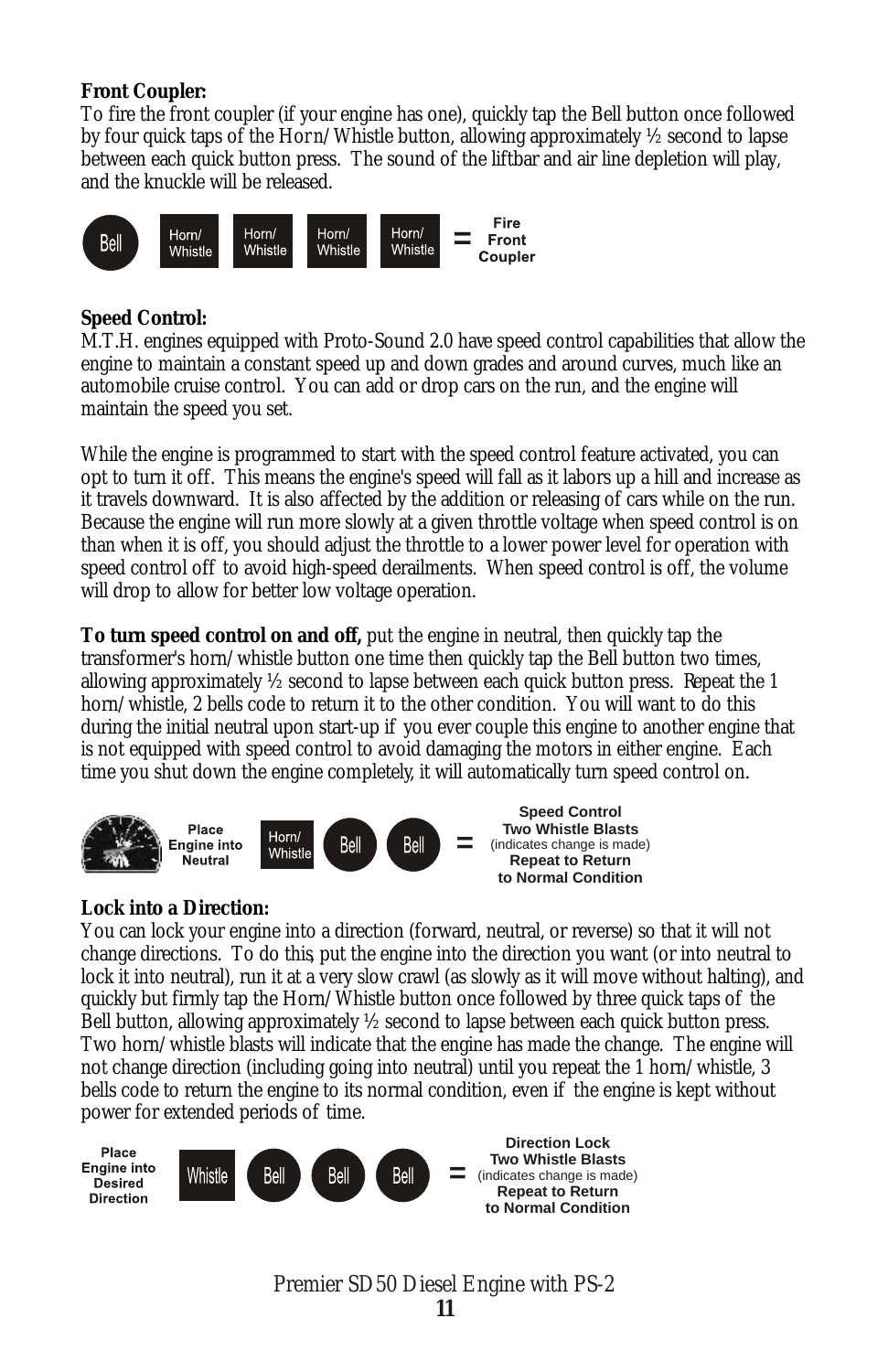**Reset to Factory Defaults:**

To override the settings you currently have assigned to the engine and reset it to its factory defaults, while in Neutral tap the Horn/Whistle button quickly once, followed by five quick taps of the Bell button, allowing approximately ½ second to lapse between each quick button press. Two horn/whistle blasts will indicate that the engine has made the change.



**Automatic Sounds:**

Certain Proto-Sound 2.0 sound effects automatically play in programmed conventional mode conditions:

- ! **Squealing Brakes** play any time the engine's speed decreases rapidly.
- ! **Cab Chatter** plays at random intervals when the engine idles in neutral.
- ! **Engine Start-up and Shut-down** sounds play when the engine is initially powered on or is powered off for five seconds or more.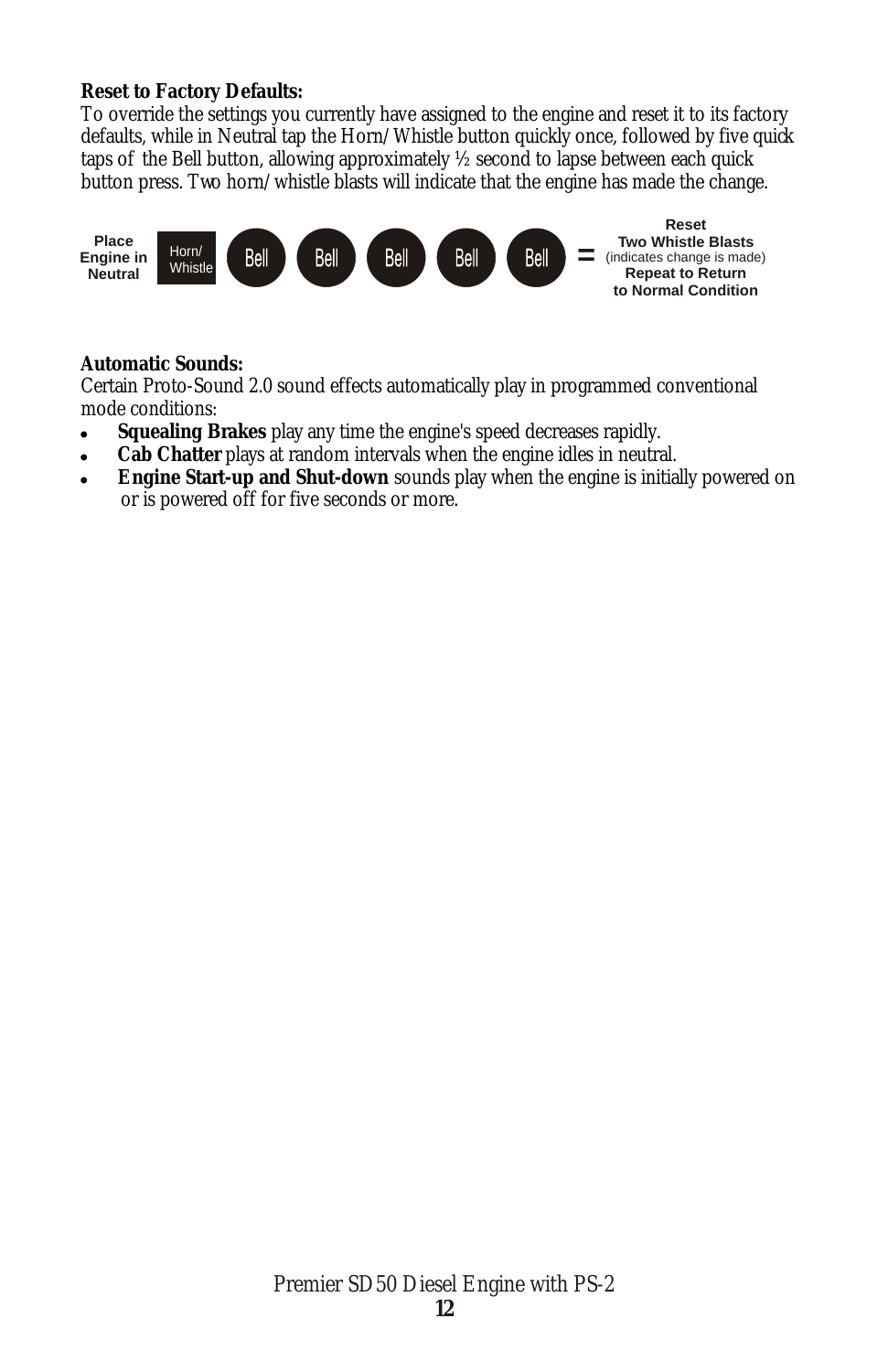## **Maintenance Lubricating and Greasing Instructions**

The engine should be well oiled and greased in order to run properly.

Regularly lubricate all axles and pickup rollers to prevent squeaking. Use light household oil, such as that found in M.T.H.'s maintenance kit. Do not over oil. Use only a drop or two on each pivot point.





Lubricate Idler Gears (G)

Figure 8 Lubrication Points on Locomotive

The locomotive's internal gearing was greased at the factory and should not need additional grease until after 50 hours of operation or one year, whichever comes first. Remove the two grease port screws (two per gearbox). Use a grease tube dispenser and put a small amount (Approx. 1-2 mL.) of lithium-based grease into each grease port. Replace the screws.



Figure 9 Grease Port Screw Location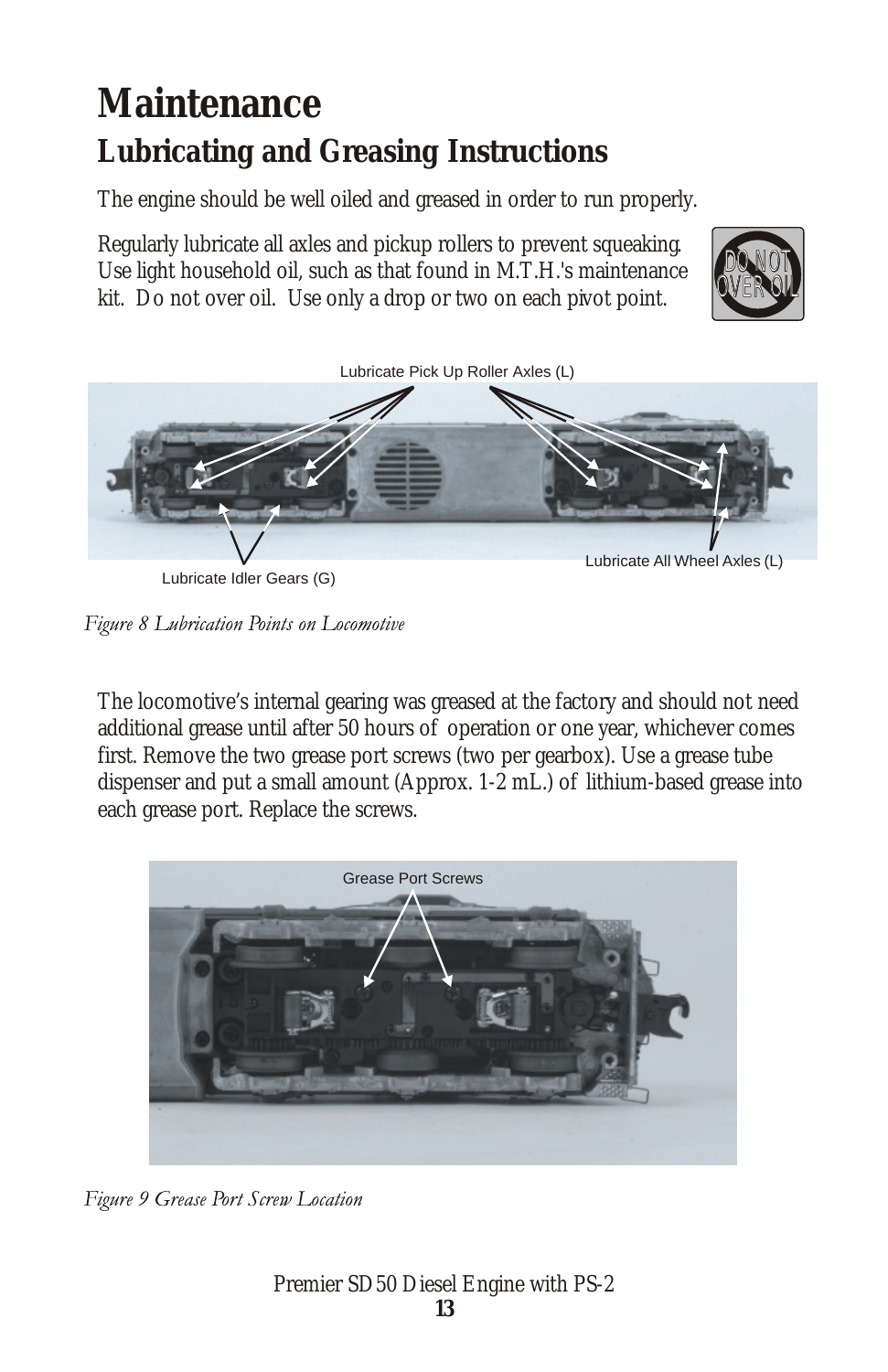Lubricate the outside truck block idler and drive gears with grease. Use the diagram shown in Figure 9 below as a guide and add grease to the points marked.



Grease Idler Gear (G)

## **Cleaning The Wheels, Tires, and Track**

Periodically check the locomotive wheels and pickups for dirt and buildup, which can cause poor electrical contact and traction and prematurely wear out the neoprene traction tires. Wheels and tires can be cleaned using denatured (not rubbing) alcohol applied with a cotton swab.

To clean the track, use RailKing Track Cleaning Fluid or denatured (not rubbing) alcohol and a clean rag. Unplug the transformer and wipe the rails of the track, turning the rag frequently to ensure that you are using clean cloth on the rails. Thereafter, keep an eye on the track and clean it when it gets dirty to ensure good electrical contact and to lengthen the life of the tires.

Figure 10. Greasing The Idler Gears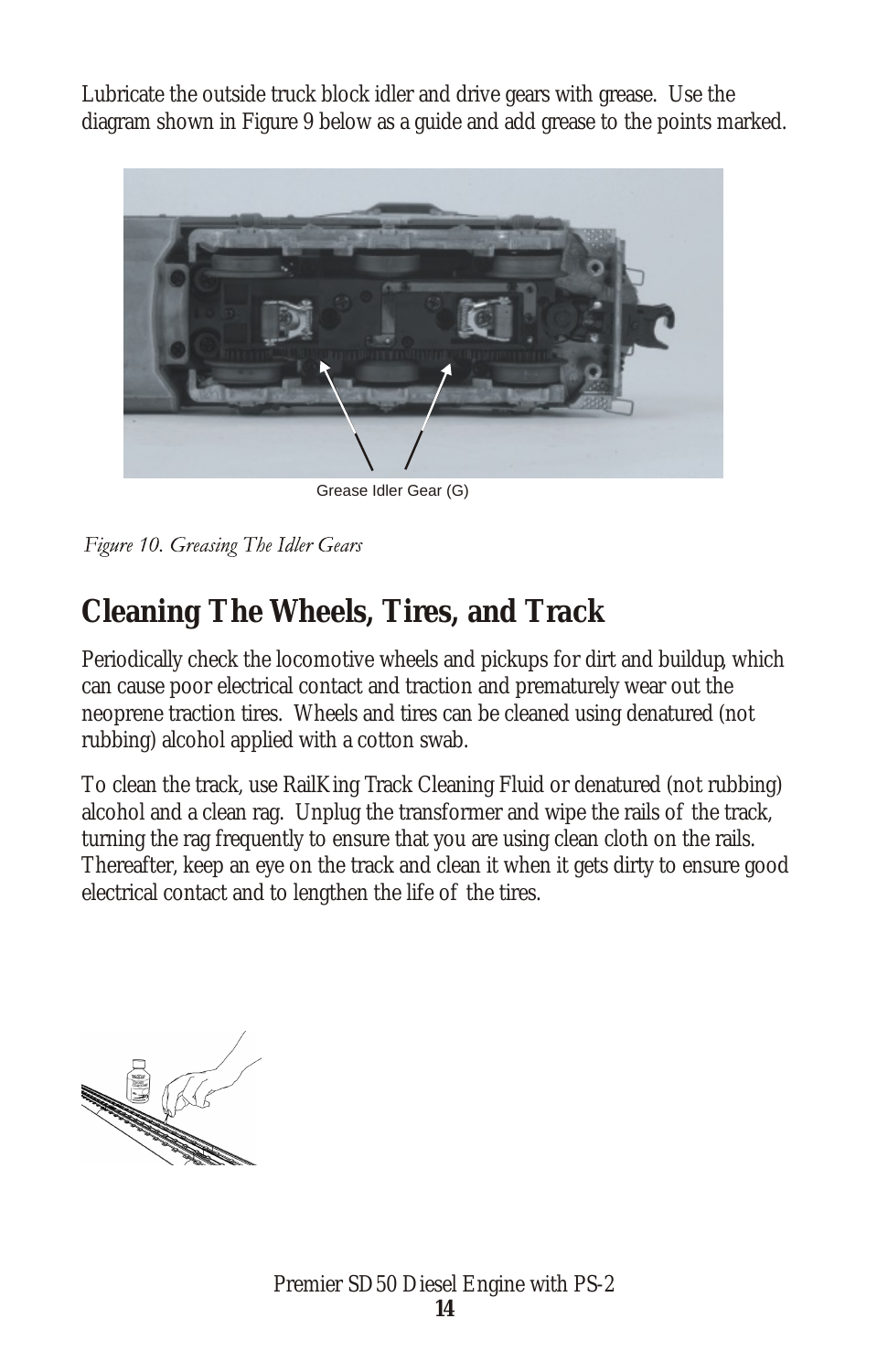### **Traction Tire Replacement Instructions**

Your locomotive is equipped with two neoprene rubber traction tires on each powered truck block. While these tires are extremely durable, you may need to replace them at some point. Please use the following instructions to replace the traction tires.

1. Turn your engine upside down.

2. Remove the two Phillips screws that attach each truck side to the truck block.

3. Make sure the old tire has been completely removed from the groove in the drive wheel, using a razor blade or small flathead screwdriver to pry away any remains.

4. Slip the new tire onto the wheel. You may find it useful to use two small flathead screwdrivers to stretch the tire over the wheel.

5. If you twist the tire while stretching it over the wheel, you will need to remove and reinstall the tire. Otherwise your engine will wobble while operating.

6. Make sure the tire is fully seated inside the groove. Use a razor blade to trim away any excess tire that doesn't seat itself inside the groove properly.

7. Reassemble in reverse order.

Truckside Mounting Screws





One set of replacement tires is packaged with the model. Additional tires are available directly from the M.T.H. Parts Department (phone: 410-381-2580; fax: 410-423-0009; e-mail: parts@mth-railking.com; mail: 7020 Columbia Gateway Drive, Columbia MD 21046-1532).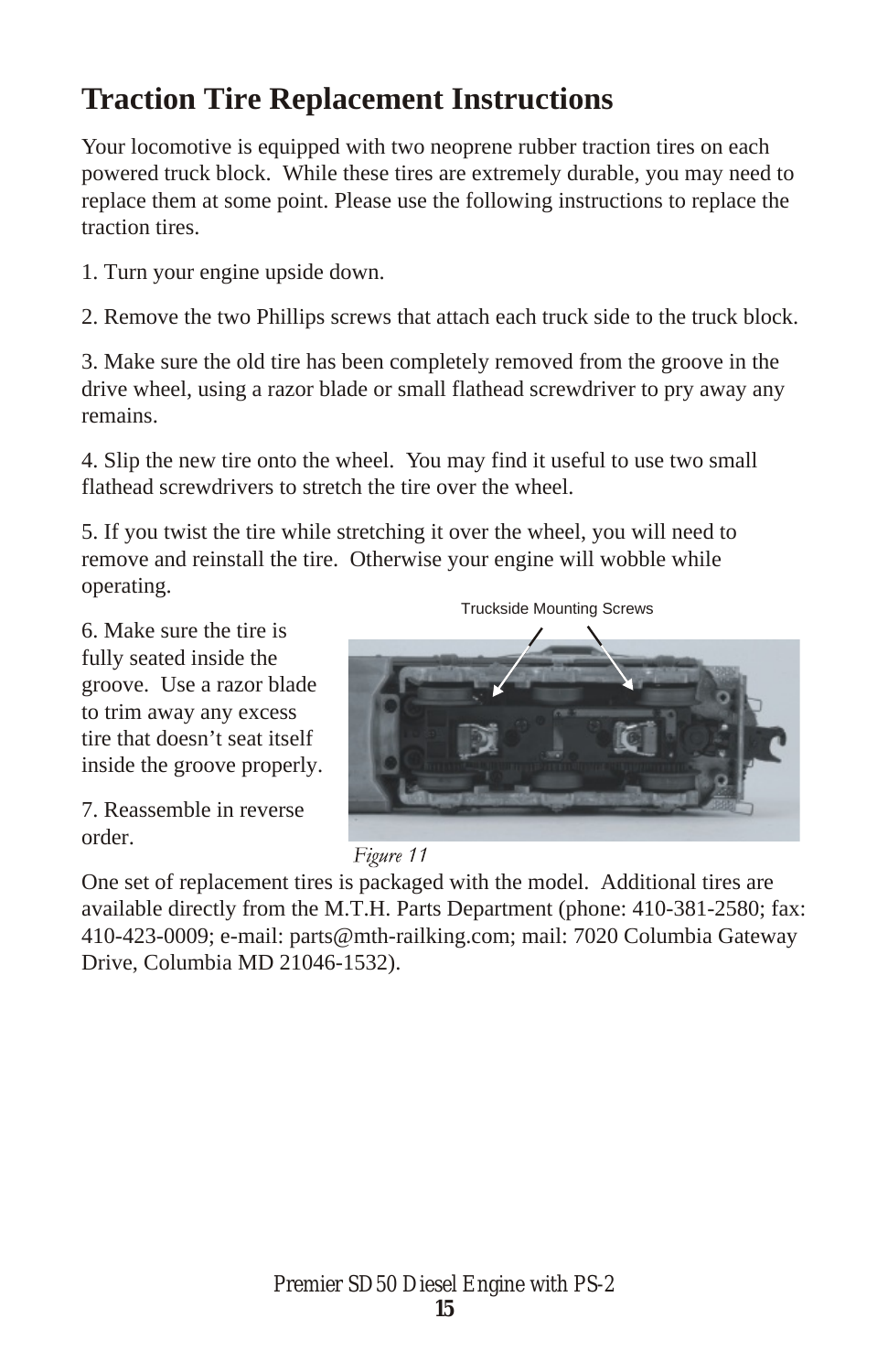## **Locomotive Light Bulb Replacement**

To replace the burned out light bulbs on this locomotive, remove the body from the chassis by removing the body mount screws shown in the figure below. Once the body is removed, locate the burned out light bulb(s). Carefully remove bulb(s) from mounting. Disconnect light bulb harness from main harness wire.

Replacement bulb harnesses are available directly from the M.T.H. Parts department.

Connect replacement bulb harness and reassemble in reverse..



Figure 11. Body Screw Removal Locations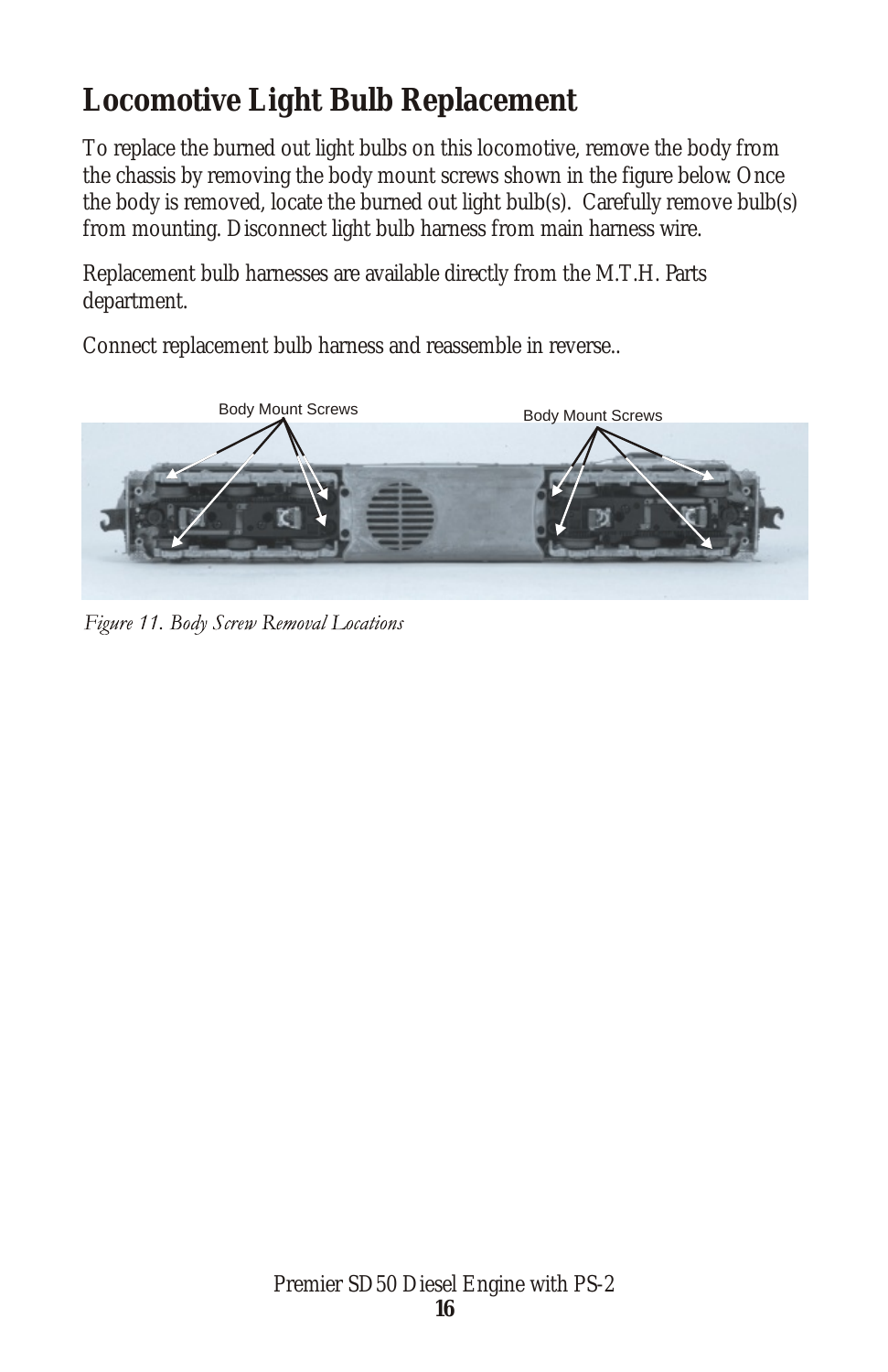## **Self Charging Battery Back-up**

The special NiCad 2.4v self-charging battery recharges continuously during train operation and should last for up to five years. The battery is a dry battery that should not leak or cause any damage to your engine. Depending upon when your engine was built, it may need to be charged right out of the box. If engine sounds seem distorted or garbled at low voltages or become silent when power from the transformer is turned off, test the battery to determine whether it should be recharged or replaced.

**Test:** Put the engine in neutral and leave the track voltage at 10-12 volts (high enough for the lights to shine brightly) for 15 minutes.

**Recharge:** If the sounds are improved at the end of the 15-minute test charge, the battery charge has run down and can be recharged. There are a number of ways you can do this:



- Leave the engine in neutral with track voltage at 10-12 volts for 6-7 hours so the battery can fully recharge (if your engine has a smoke unit, be sure it is turned off).
- Use M.T.H.'s battery recharger (sold separately) that plugs into a wall outlet and a special port under the fan housings to recharge the battery overnight without leaving it on the track.

**Replace:** If the sounds are not improved at the end of the 15-minute test charge, it is time to replace the battery. Available through M.T.H. Parts.

DO NOT substitute alkaline batteries for these NiCad batteries. Using alkaline batteries in this system can result in damamge to the PS 2.0 circuit board and/or the batteries.

\*\*Do not use alkaline batteries for testing or checking purposes for the 3-Volt PS2 boards. Using alkaline batteries will damage the 3-Volt battery charging circuit.\*\*

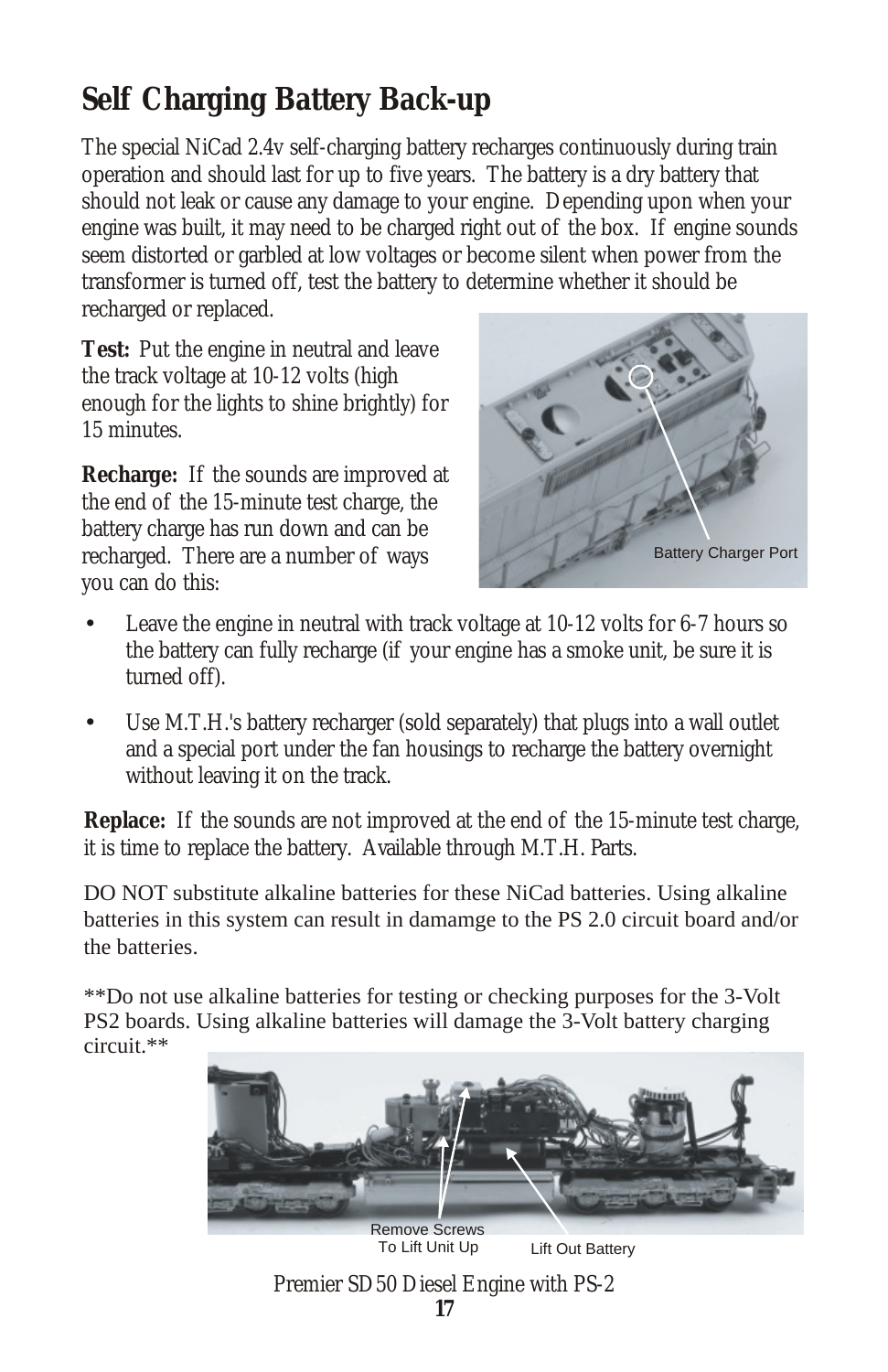## **ProtoSmoke® Unit Operation**

This diesel locomotive contains a Proto-Sound 2.0 controlled smoke unit that outputs smoke through the smokestack on the roof of the engine. The smoke unit is essentially a small heating element and wick that soaks up and then heats a mineral oil-based fluid that emits smoke. The smoke is then forced out of the stack by a small electric fan. Smoke volume is controlled by the Proto-Sound 2.0 system.

With a few easy maintenance steps, you should enjoy trouble-free smoke unit operation for years.

When preparing to run this engine, add 15-20 drops of smoke fluid through the smokestack (see Figure 7). We recommend M.T.H. ProtoSmoke, Seuthe, LGB, or LVTS fluids. Do not overfill the unit or the fluid may leak out and coat the interior engine components.



#### Figure 14. Filling The Smoke Unit

To adjust the amount of smoke produced, turn the smoke unit volume control clockwise to increase the amount of smoke, or counter-clockwise to reduce the amount (se Figure 3)

If you choose not to add smoke fluid (or have already added fluid but choose to run smoke-free), turn off the smoke unit by turning the smoke unit control to the "OFF" position, fully Counter Clockwise position (see Figure 3). **Failure either to add fluid to the smoke unit or to turn it off may damage the smoke unit heating element and/or wicking material.**

When the smoke output while running the engine begins to diminish, add another 10-15 drops of smoke fluid or turn the smoke unit off.

When storing the unit for long periods of time, you may want to add about 15 drops of fluid to prevent the wick from drying out.

After removing the engine from storage, add another 25 drops of fluid, letting the wick soak up the fluid for 15 minutes prior to operation.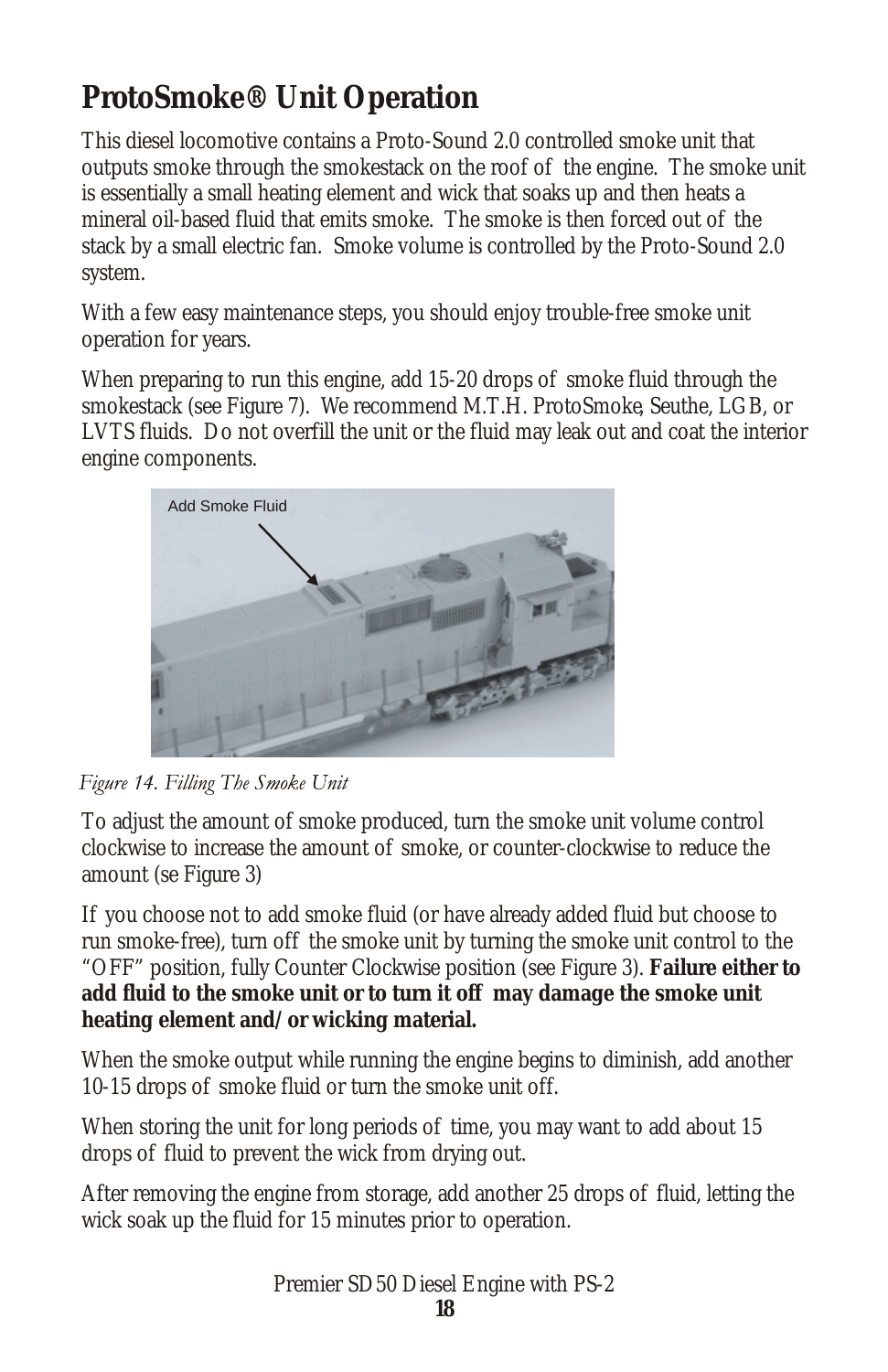After removing the engine from storage, add another 25 drops of fluid, letting the wick soak up the fluid for 15 minutes prior to operation.

If you experience poor or no smoke output when the smoke unit is on and has fluid, check the wick to see if it has become hard, blackened, and unabsorbent around the heating element. After removing the locomotive body from its chassis (See Figure 5), remove the smoke unit inspection cover (see Figure 8). After removing the inspection cover screws, lift the inspection plate away and inspect the wick. If it is darkly discolored and hard, it should be replaced.

Replacement parts and wick replacement instructions are available directly from the M.T.H. Parts Department (order online: www.mth-railking.com, e-mail: parts@mth-railking.com; mail: 7020 Columbia Gateway Drive, Columbia MD 21046-1532, FAX: 410-381-6122).



*Figure 15. Inspecting the Smoke Unit Wick*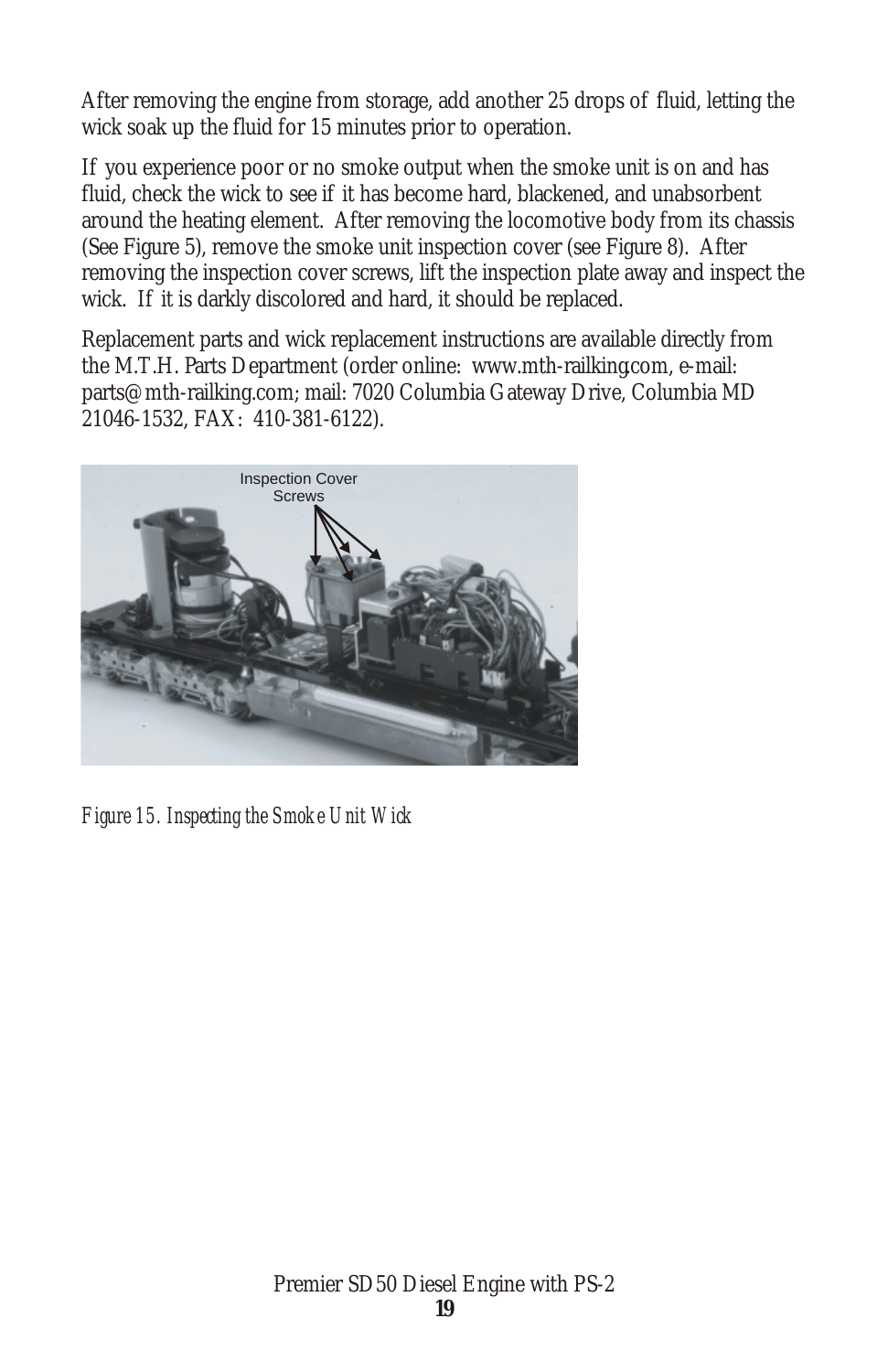## **Troubleshooting Proto-Sound® Problems**

Although Proto-Sound 2.0 has been designed and engineered for ease of use, you may have some questions during initial operation. The following table should answer most questions. If your problem cannot be resolved with this table, contact M.T.H. for assistance (telephone: 410-381-2580; fax: 410-423-0009; service@mth-railking.com, 7020 Columbia Gateway Drive, Columbia MD 21046-1532).

| <b>Starting Up</b>                                                                                                                                            | Remedy                                                                                                                                                                                                |
|---------------------------------------------------------------------------------------------------------------------------------------------------------------|-------------------------------------------------------------------------------------------------------------------------------------------------------------------------------------------------------|
| When I first turn the power on, the<br>engine will not begin to run. I<br>have to turn the throttle off and<br>then on again to get the engine to<br>operate. | This is normal behavior. To<br>prevent accidental high-speed<br>start-ups, Proto-Sound 2.0 is<br>programmed to start up in neutral<br>anytime track power has been<br>turned off for several seconds. |
| <b>Whistle/Horn</b>                                                                                                                                           | Remedy                                                                                                                                                                                                |
| When I press the whistle/horn<br>button, the bell comes on instead.                                                                                           | Reverse the transformer leads.                                                                                                                                                                        |
| I can't get the horn to blow when I<br>press the whistle button.                                                                                              | You may be pressing the button<br>too quickly. Try pressing the<br>whistle/horn button more slowly,<br>taking approximately one full<br>second to fully depress the button.                           |
| <b>Bell</b>                                                                                                                                                   | Remedy                                                                                                                                                                                                |
| When I press the whistle button,<br>the bell sounds.                                                                                                          | Reverse the transformer leads.                                                                                                                                                                        |
| I can't get the bell to ring when I<br>press the bell button.                                                                                                 | You may be pressing the button<br>too quickly. Try pressing the bell<br>button more slowly, taking<br>approximately one full second to<br>fully depress the button.                                   |
| The bell won't work on a separate<br>bell button.                                                                                                             | Check the wiring of the separate<br>button.                                                                                                                                                           |
| Coupler                                                                                                                                                       | Remedy                                                                                                                                                                                                |
| When I try to fire the coupler, FYS<br>starts.                                                                                                                | You are waiting too long between<br>whistle button presses.                                                                                                                                           |
| The Proto-Coupler won't let the<br>engine uncouple on the fly.                                                                                                | Try lubricating the coupler knuckle<br>with a dry graphite lubricant. Do<br>NOT use oil.                                                                                                              |
| The coupler does not fire or stay<br>coupled.                                                                                                                 | The coupler needs to be cleaned.<br>Wipe with denatured alcohol (not<br>rubbing alcohol) and let dry.                                                                                                 |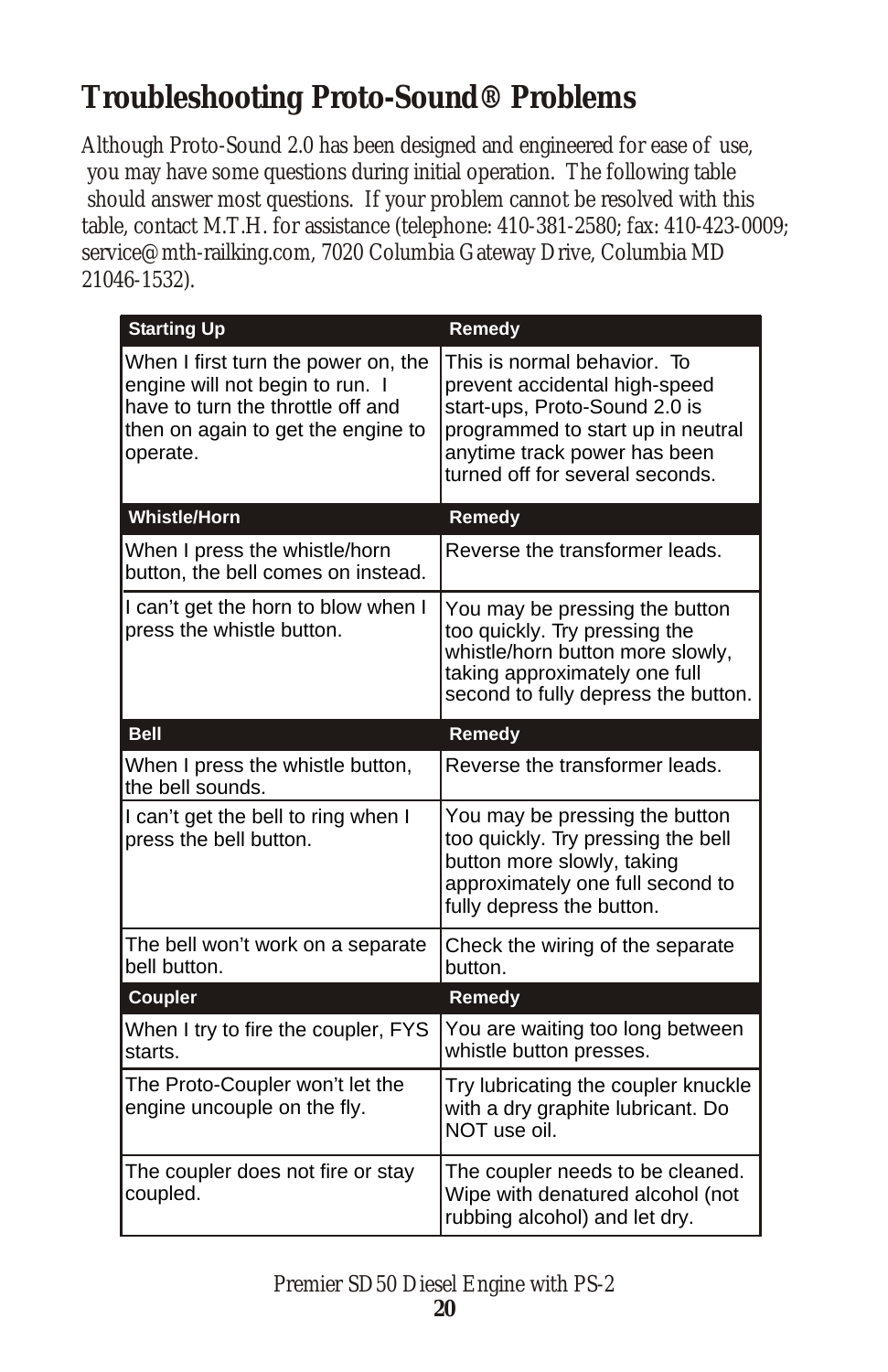| <b>Cab Chatter</b>                                                                         | <b>Remedy</b>                                                                                                                                                                                                                                                                                         |
|--------------------------------------------------------------------------------------------|-------------------------------------------------------------------------------------------------------------------------------------------------------------------------------------------------------------------------------------------------------------------------------------------------------|
| Sometimes the Cab Chatter<br>sounds don't play.                                            | Cab Chatter plays only in neutral<br>at random intervals.                                                                                                                                                                                                                                             |
| Lock-out                                                                                   | Remedy                                                                                                                                                                                                                                                                                                |
| I can't get the engine to run after I<br>power up the transformer. It sits                 | The engine is locked into the<br>neutral position. Follow the<br>procedure in the "Lock into a<br>Direction" section.                                                                                                                                                                                 |
| The engine won't lock into<br>forward, neutral, or reverse.                                | Engine speed must be below 10<br>scale mph (approx. 10 volts or<br>less in conventional mode).                                                                                                                                                                                                        |
| Volume                                                                                     | Remedy                                                                                                                                                                                                                                                                                                |
| The sounds seem distorted,<br>especially when the whistle or bell<br>is activated.         | Proto-Sound 2.0 volume is set too<br>high. Turn the volume control knob<br>on the bottom of the chassis<br>counter-clockwise to reduce the<br>volume.                                                                                                                                                 |
| <b>Battery</b>                                                                             | Remedy                                                                                                                                                                                                                                                                                                |
| The engine will not leave the initial<br>neutral setting.                                  | Check to be sure the battery is<br>installed and fully charged. See<br>the "Self-Charging Battery Back-<br>Up" section.                                                                                                                                                                               |
| I get no sounds when the engine<br>shifts between directions.                              | The battery may be dead or need<br>to be charged. See the "Self-<br>Charging Battery Back-Up"<br>section.                                                                                                                                                                                             |
| After I turn off my transformer, my<br>engine continues to make sounds<br>before quitting. | Proto-Sound 2.0 is designed to<br>continue to sound for a few<br>seconds after power to the track<br>has been shut off.                                                                                                                                                                               |
| <b>FYS/PSA</b>                                                                             | Remedy                                                                                                                                                                                                                                                                                                |
| The FYS/PSA sounds occasionally<br>repeat themselves.                                      | Proto-Sound 2.0 has a built-in<br>random number generator that<br>randomly selects each sound clip<br>to play. Because there are a<br>limited number of sound clips<br>available in each FYS/PSA<br>sequence, it is probable that some<br>of these sound clips will be<br>repeated from time to time. |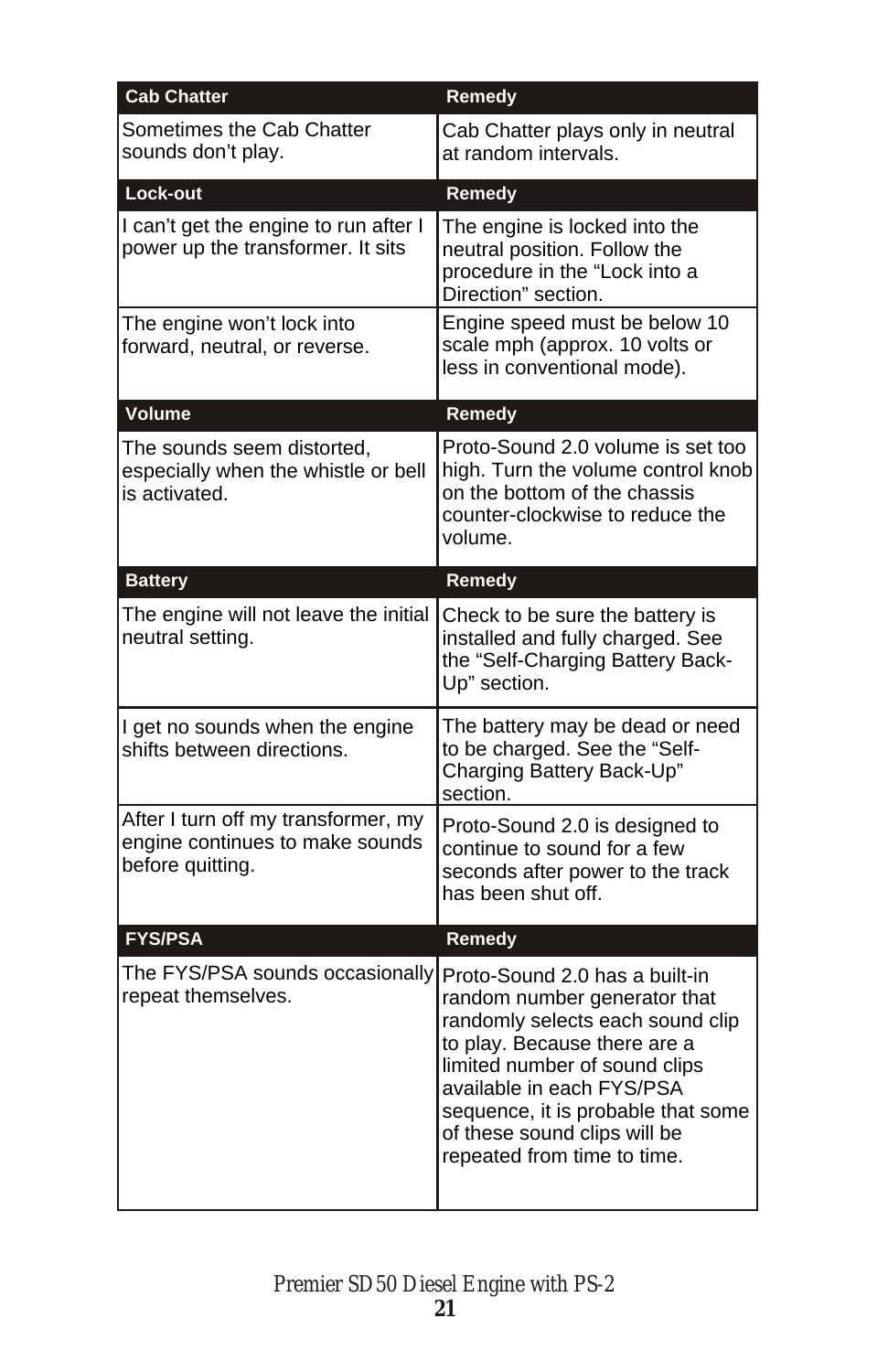| <b>FYS/PSA</b>                                                                                                                                                                          | Remedy                                                                                                                                                                                                                                                 |
|-----------------------------------------------------------------------------------------------------------------------------------------------------------------------------------------|--------------------------------------------------------------------------------------------------------------------------------------------------------------------------------------------------------------------------------------------------------|
| Once in FYS/PSA, the engine<br>doesn't go into reverse.                                                                                                                                 | So that FYS/PSA effects can be as<br>realistic as possible, Proto-Sound<br>2.0 disables the reversing unit<br>whenever FYS/PSA is enabled.<br>This way the engine remains still<br>at its stop as the operator cycles<br>through the FYS/PSAsequences. |
| When the FYS/PSA enters its last<br>sequence the bell automatically<br>comes on.                                                                                                        | FYS/PSA is programmed to start<br>ringing the bell at that point. After<br>approximately 12 seconds it will<br>automatically turn off.                                                                                                                 |
| When FYS/PSA is enabled,<br>pressing the whistle and bell<br>buttons has no effect.                                                                                                     | Because FYS/PSA must control<br>various effects in each sequence,<br>Proto-Sound 2.0 takes control of<br>these sound effects until you exit                                                                                                            |
| I push the direction button but the<br>next sound clip in the sequence<br>does not play or the engine does<br>not come out of FYS/PSA after<br>fourth press of the direction<br>button. | Each FYS/PSA clip must play for<br>approx. 30 seconds before<br>FYS/PSA will advance to the next<br>step in the FYS/PSA cycle. Wait<br>at least 30 seconds in each<br>FYS/PSA sound clip before<br>pressing the direction button.                      |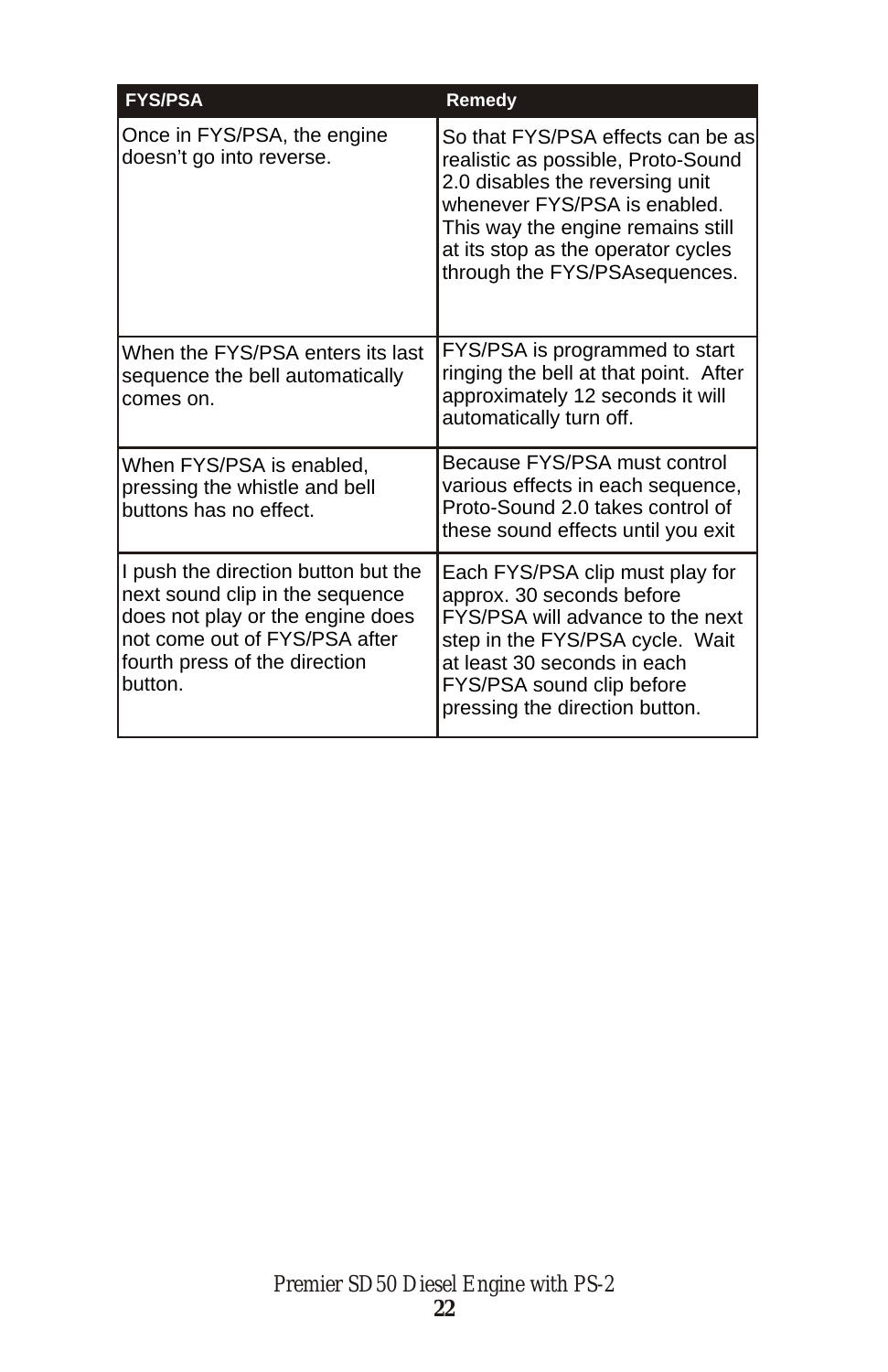# **Additional Features Accessible With The DCS Remote Control System**

(Additional equipment required)

While conventional mode operation of a Proto-Sound 2.0 engine yields wonderfully realistic sound and several train control features, command mode operation allows the user to access a world of command functions never before accessible to O Gauge railroaders. With the addition of the DCS Remote Control System (including a DCS remote handheld and Track Interface Unit) users gain many advanced features, including:

> •DCS Proto-Speed Control - Establishes desired locomotive speed in scale miles per hour increments via a thumbwheel control and allows operator to set maximum speed and acceleration/deceleration rates

> •ProtoSmoke® Variable Output Control - Controls how much smoke each engine outputs and matches smoke to locomotive speed

•Locomotive Lighting Control - Controls locomotive headlights, marker and interior lights, beacon lights, ditch lights, and MARS lights

•Emergency Stop-Single button push stops all Proto-Sound 2.0 trains but does not turn off the power

•One Touch Global Mute/UnMute-Single button mutes or unmutes all DCS-controlled locomotives' user-defined actions, including sound, lights, and smoke

•Proto-Dispatch Operation-Public Address-like feature allows users to speak through locomotive speaker during operation

•Proto-Cast-Allows users to play audio recordings through locomotive speaker during operation

•Proto-Doppler Sound Effects Set Up-Users can configure locomotive for Doppler Operation, including setting distance points for Doppler start, repeat, and stop modes

•Independent Volume Control of Engine Sounds, Bell, Horn & Whistle for each Locomotive

•Control up to 50 different DCS-Equipped Locomotives at one time with multiple TIUs

•Proto-Effects™ Set Up-User can select individual Proto-Effects™ operations to be active or inactive, including cab chatter, train wreck sounds, coupler sounds, Direction Control Set Up-User can set initial individual start-up direction (start in forward or reverse) for doubleheading operations

•Locomotive Consist Set-up-User can determine locomotive values for consist make-ups, allowing multiple locomotives belonging to a consist to operate together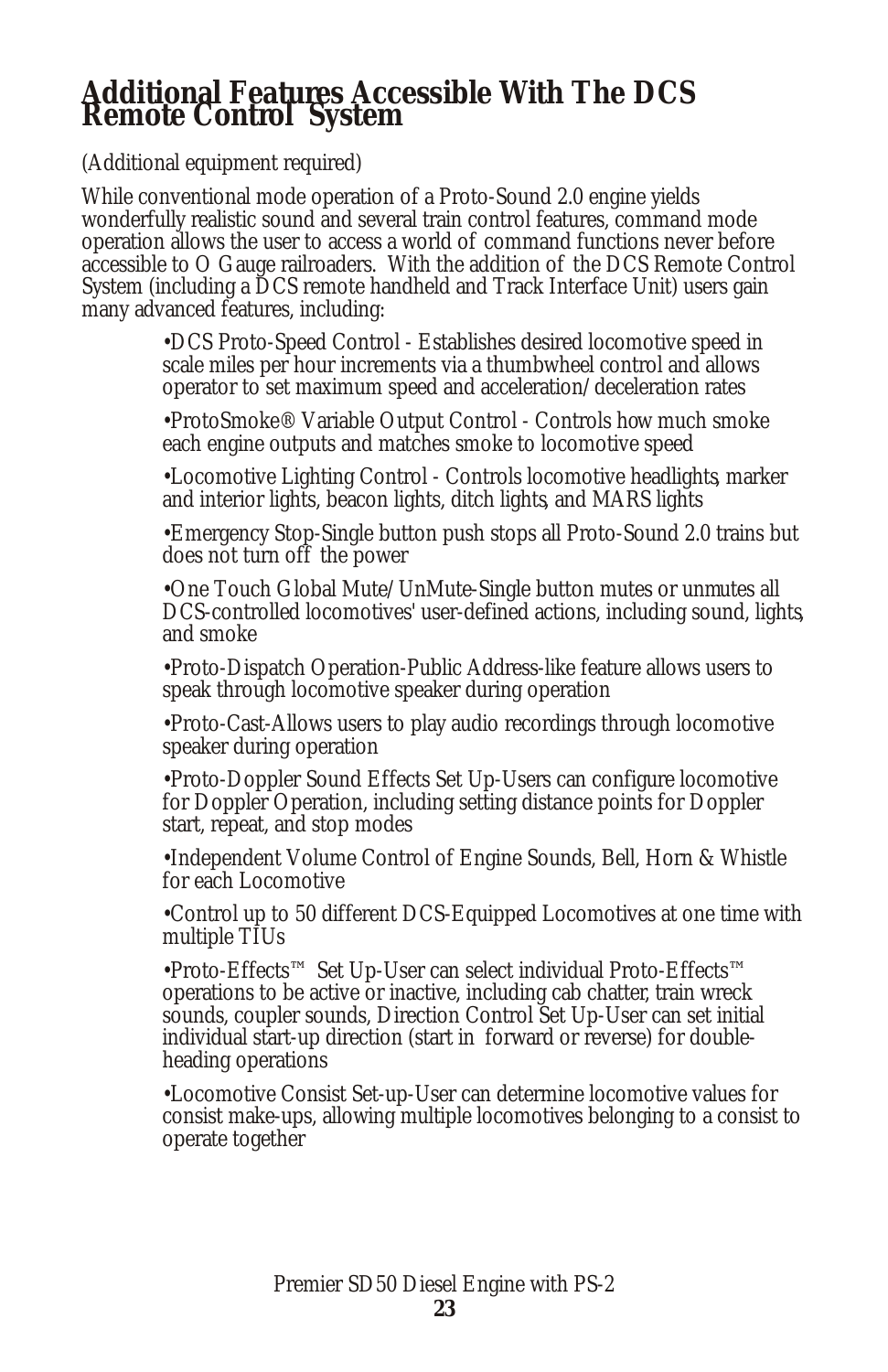## **Transformer Compatibility and Wiring Chart**

Proto-Sound 2.0 is designed to work with most standard AC transformers. The chart below lists the many compatible transformers. Note that many of the operational commands described in these instructions require a bell button, so if your transformer does not have its own bell button, you should consider adding one to get the full benefit of the system. In addition, the chart details how the terminals on these transformers should be attached to your layout.

| <b>RECOMMENDED AC TRANSFORMERS</b>                        |                                         |                                        |                     |                        |                                   |
|-----------------------------------------------------------|-----------------------------------------|----------------------------------------|---------------------|------------------------|-----------------------------------|
| <b>Transformer</b><br>Model                               | <b>Center Rail</b>                      | <b>Outside Rail</b>                    | Min/Max.<br>Voltage | <b>Power</b><br>Rating | <b>Transformer</b><br><b>Type</b> |
| <b>MTH Z-500</b>                                          | <b>Red Terminal</b>                     | <b>Black Terminal</b>                  | $0-18v$             | 50-Watt                | Electronic                        |
| <b>MTH Z-750</b>                                          | <b>Red Terminal</b>                     | <b>Black Terminal</b>                  | $0-21v$             | 75-Watt                | Electronic                        |
| MTH Z-1000                                                | <b>Red Terminal</b>                     | <b>Black Terminal</b>                  | $0-21v$             | $100-Watt$             | Electronic                        |
| MTH Z-4000                                                | <b>Red Terminal</b>                     | <b>Black Terminal</b>                  | $0 - 22v$           | 390-Watt               | Electronic                        |
| Lionel 1032                                               | U                                       | A                                      | $5-16v$             | 90-Watt                | <b>Standard</b>                   |
| Lionel 1032M                                              | U                                       | A                                      | $5-16v$             | 90-Watt                | <b>Standard</b>                   |
| Lionel 1033                                               | U                                       | A                                      | $5-16v$             | 90-Watt                | <b>Standard</b>                   |
| Lionel 1043                                               | U                                       | A                                      | $5-16v$             | 90-Watt                | <b>Standard</b>                   |
| Lionel 1043M                                              | U                                       | A                                      | $5-16v$             | 90-Watt                | <b>Standard</b>                   |
| Lionel 1044                                               | U                                       | A                                      | $5-16v$             | 90-Watt                | <b>Standard</b>                   |
| Lionel 1053                                               | U                                       | A                                      | $8 - 17v$           | 60-Watt                | <b>Standard</b>                   |
| Lionel 1063                                               | U                                       | A                                      | $8 - 17v$           | 60-Watt                | <b>Standard</b>                   |
| <b>Lionel LW</b>                                          | Α                                       | U                                      | $8-18v$             | 75-Watt                | <b>Standard</b>                   |
| Powermaster                                               | U                                       | A                                      | $8-18v$             | <b>135VA</b>           | <b>Electronic</b>                 |
| All-Trol                                                  | <b>Left Terminal</b>                    | <b>Right Terminal</b>                  | $0 - 24v$           | 300-Watt               | Electronic                        |
| <b>Dallee Hostler</b>                                     | <b>Left Terminal</b>                    | <b>Right Terminal</b>                  |                     |                        | Electronic                        |
| <b>Lionel LW</b>                                          | А                                       | U                                      | $8-18v$             | 75-Watt                | <b>Standard</b>                   |
| <b>Lionel KW</b>                                          | A or B                                  | U                                      | $6-20v$             | 190-Watt               | <b>Standard</b>                   |
| <b>Lionel MW</b>                                          | <b>Outside Track</b><br><b>Terminal</b> | <b>Inside Track</b><br><b>Terminal</b> | $5-16v$             | 50V.A.                 | Electronic                        |
| <b>Lionel RS-1</b>                                        | <b>Red Terminal</b>                     | <b>Black Terminal</b>                  | $0 - 18v$           | 50V.A.                 | <b>Electronic</b>                 |
| <b>Lionel RW</b>                                          | U                                       | A                                      | $9 - 19v$           | 110-Watt               | <b>Standard</b>                   |
| <b>Lionel SW</b>                                          | U                                       | A                                      | <b>Unknown</b>      | 130-Watt               | <b>Standard</b>                   |
| <b>Lionel TW</b>                                          | U                                       | A                                      | $8-18v$             | 175-Watt               | <b>Standard</b>                   |
| <b>Lionel ZW</b>                                          | A,B,C or D                              | U                                      | $8-20v$             | 275-Watt               | <b>Standard</b>                   |
| <b>Lionel Post-War</b><br>Celebration<br><b>Series ZW</b> | A,B,C or D                              | Common                                 | $0-20v$             | 135/190 Watt           | <b>Electronic</b>                 |

**\* Conventional Mode Only**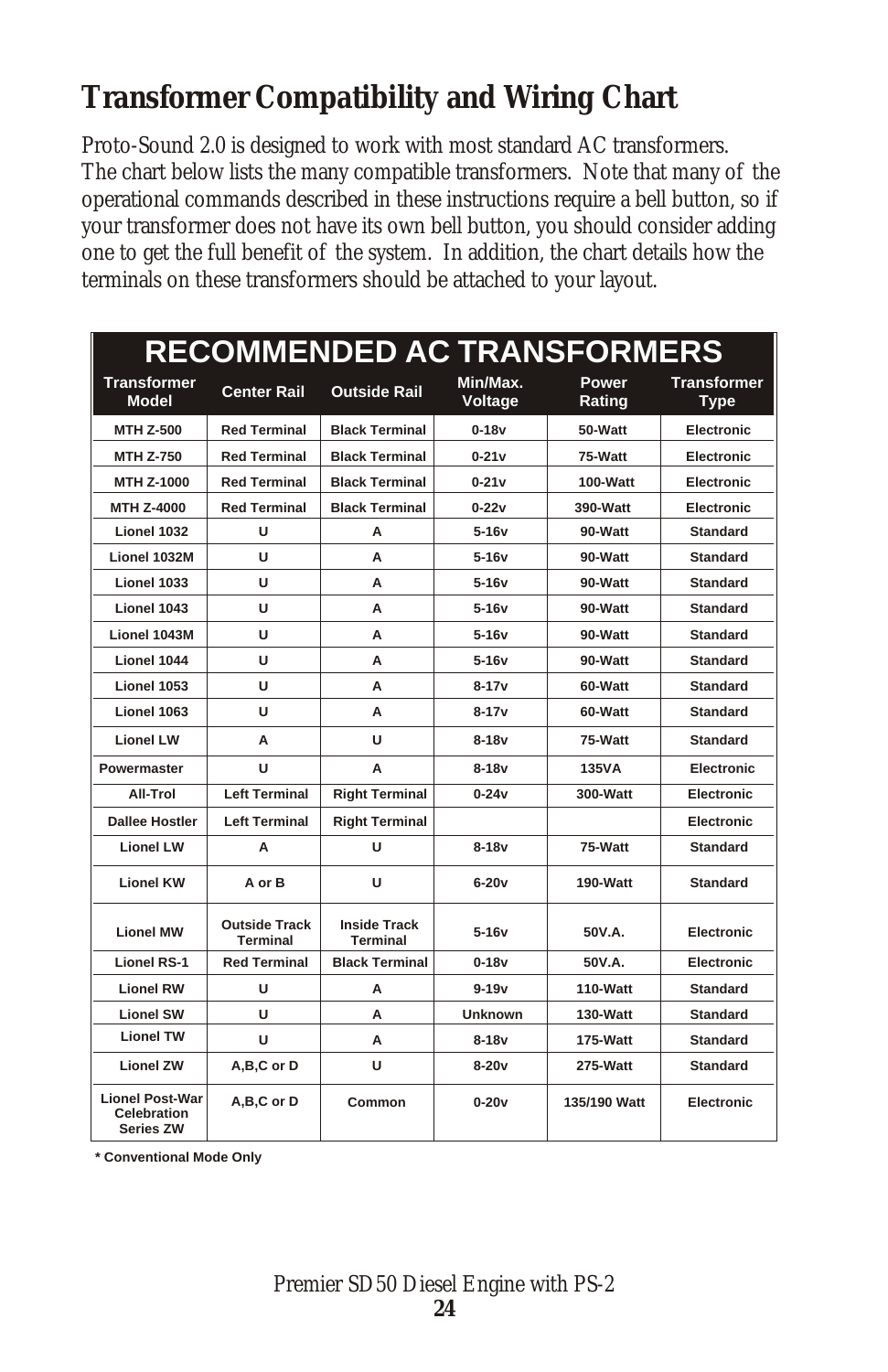### **Recommended DC Power Supplies**

Proto-Sound 2.0 is designed to work with most standard DC power supplies and AC transformers. The following charts lists the recommended DC and AC transformers. Note that many of the AC operational commands described in these instructions require a bell button, so if your AC transformer does not have its own bell button, you should consider adding one to get the full benefit of the system. In addition, the chart details how the terminals on these transformers should be attached to your layout. DC transformers employing PWM (pulse width modulation) should not be used with the separately sold DCS system.

| <b>Transformer</b><br><b>Model</b>    | Min/Max.<br>Voltage | <b>Power</b><br>Rating | <b>Transformer</b><br><b>Type</b> |
|---------------------------------------|---------------------|------------------------|-----------------------------------|
| <b>MRC</b><br><b>Controlmaster 20</b> | $0-20v$             | 100 Watt               | <b>Electronic</b>                 |
| <b>PH Hobbies</b><br>PS <sub>5</sub>  | $0-20v$             | 100 Watt               | <b>Electronic</b>                 |
| <b>PH Hobbies</b><br><b>PS10G</b>     | $0 - 20v$           | 180 Watt               | Electronic                        |
| <b>BridgeWorks</b><br>Mag-15          | $0-24v$             | <b>300 Watt</b>        | Electronic                        |
| <b>BridgeWorks</b><br>Magnum 200      | $0 - 24v$           | 300 Watt               | Electronic                        |
| <b>BridgeWorks</b><br>Magnum 400      | $0 - 24v$           | <b>300 Watt</b>        | Electronic                        |
| <b>BridgeWorks</b><br>Magnum 1000     | $0-24v$             | <b>300 Watt</b>        | <b>Electronic</b>                 |
| <b>LGB Jumbo</b><br>50101             | $0-24v$             | 240 Watt               | <b>Electronic</b>                 |